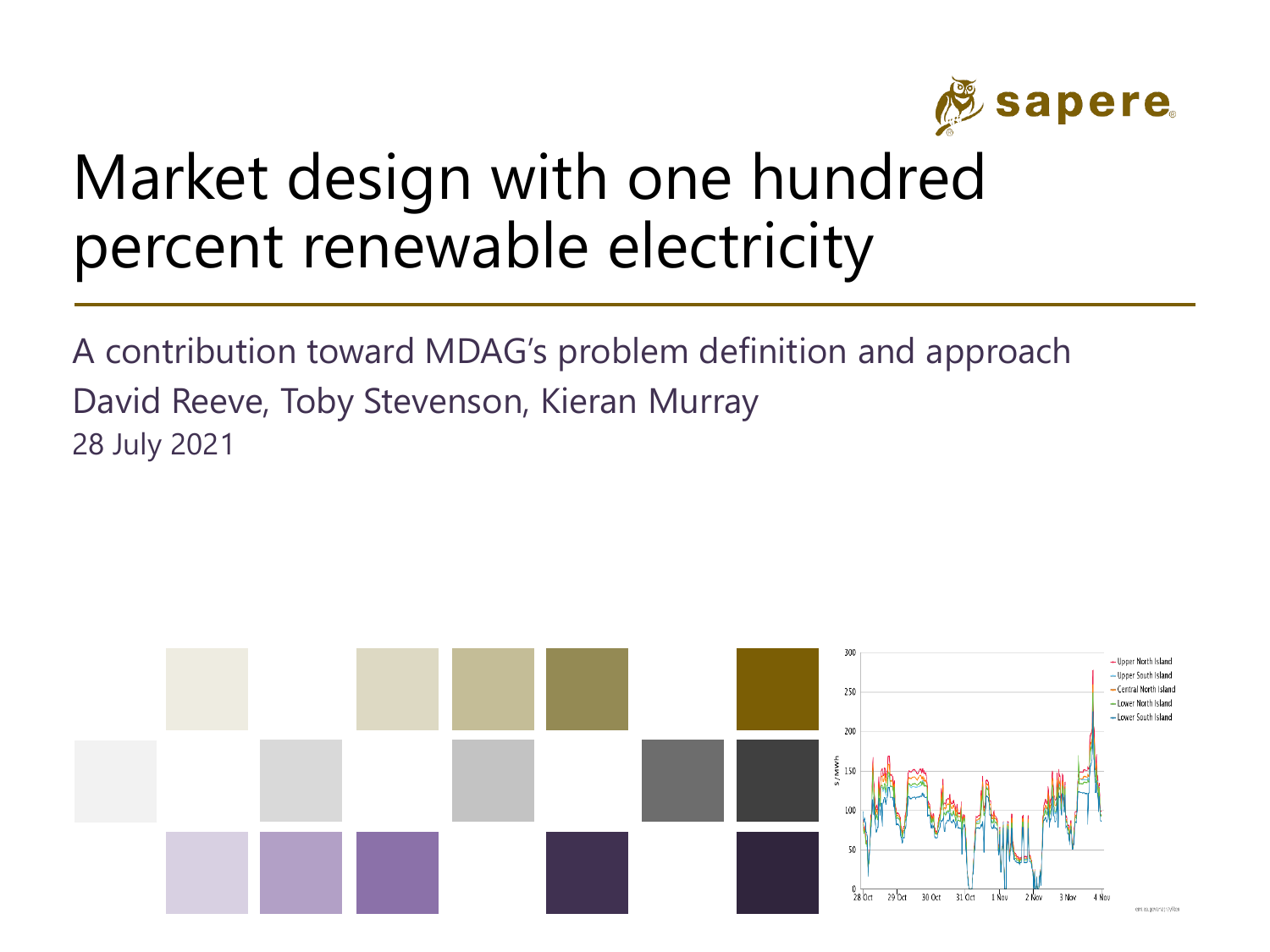### **Two parts to our discussion**

- Part one: price discovery in markets with low marginal cost
- Part two: the purpose of the market and approach to reviewing market design with a 100% renewable electricity market and a number of other considerations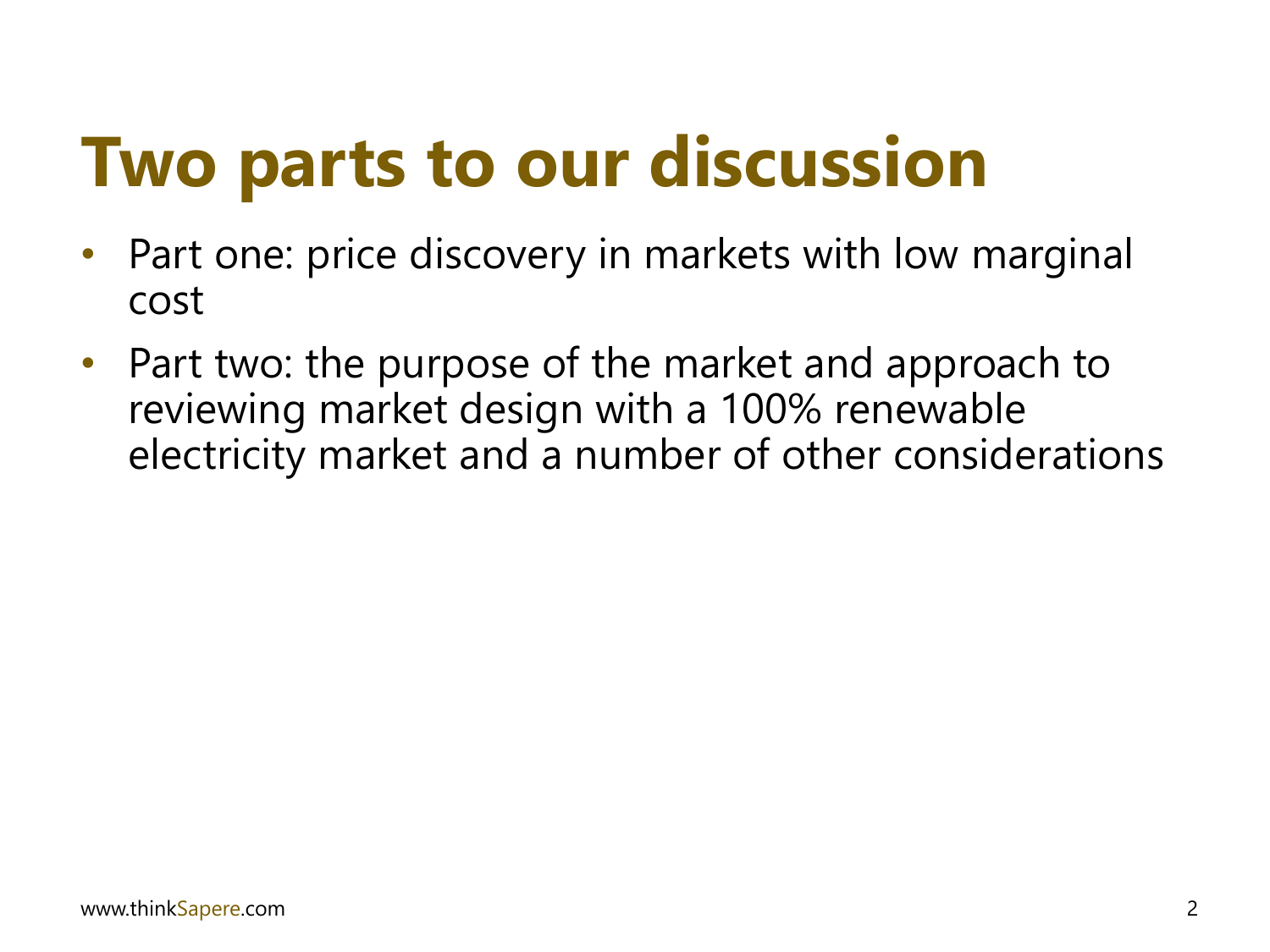### **100% renewable associated with low marginal costs**

- One context for MDAG's work is that in 100% renewable energy market, "observable" cost of additional unit of supply may be close to zero
- Alternative terminology to "observable cost" might be 'SRMC' or 'incurred cost'; all terms have their definitional problems
- There may also be scenarios where marginal unit in 100% renewable is not low cost—hydrogen fuelled turbines, demand reduction, etc
- This part of our discussion considers whether concepts of price discovery change in markets where observable cost of marginal unit is low
- Second part extends these concepts into the specifics of electricity market design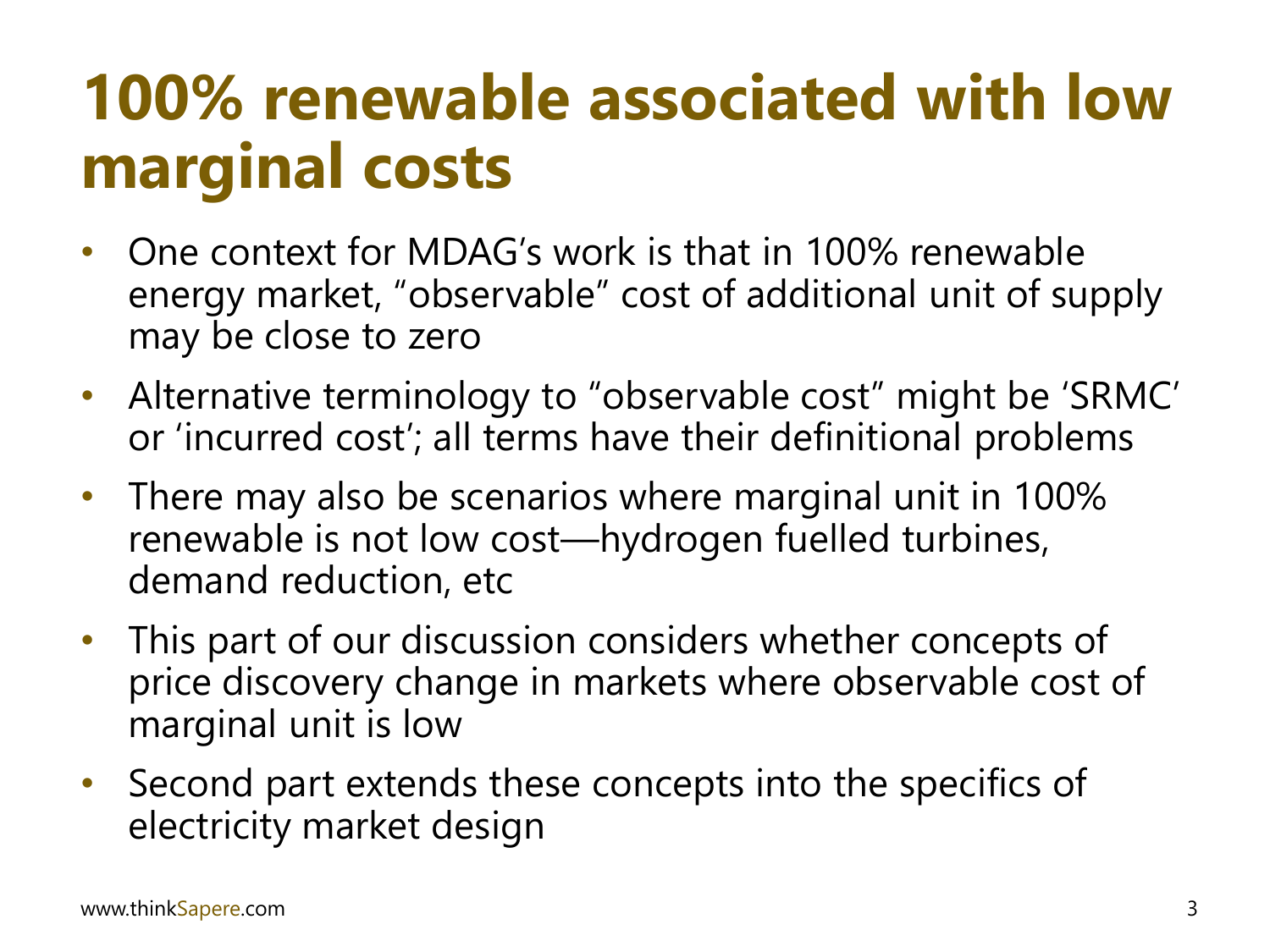### **Low observable unit costs common to pricing**

- Many markets establish prices when the observable cost of an additional unit is close to zero:
	- o a seat on a scheduled plane trip
	- o a night in a hotel
	- $\circ$  broad band over fibre
	- o exchange traded forex or commodity futures
- Prevalence of market prices in sectors where observable cost of additional unit is approximately zero suggests this characteristic is not a barrier to effective pricing
- Examples from other markets also suggest principles for market design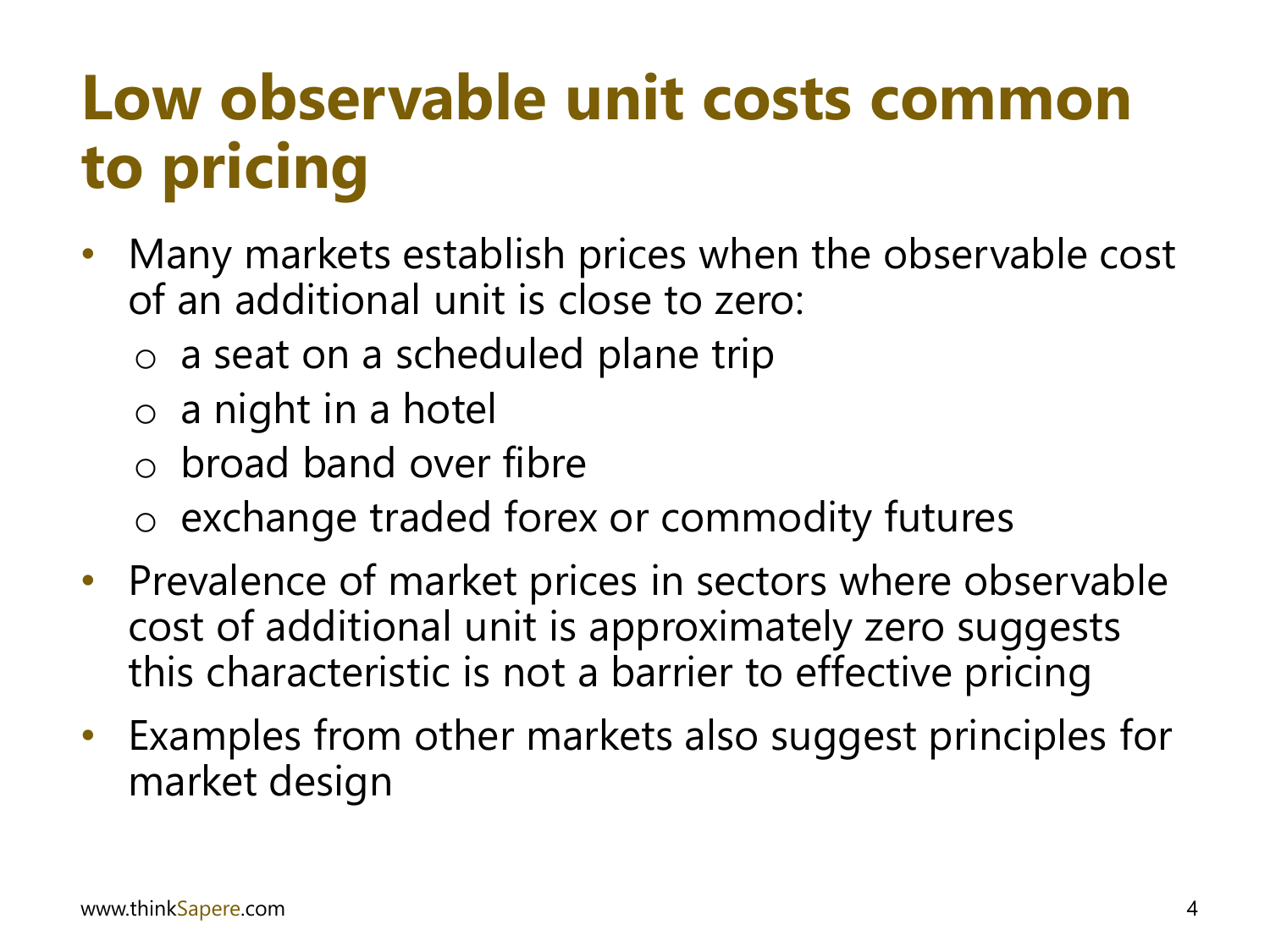### **Calculated price or discovered price**

- Pricing approaches in sectors with low observable unit costs suggests MDAG faces design/directional choice of:
	- a) calculated price
	- b) price discovery
- Either design path is technically feasible:
	- o airlines, hotels are examples of calculated prices sophisticated yield management in case of airlines
	- o exchange traded commodity futures and forex examples of price discovery
- As these examples illustrate, the design choice leads to very different market designs—MDAG will want to be clear which design path it is pursuing and why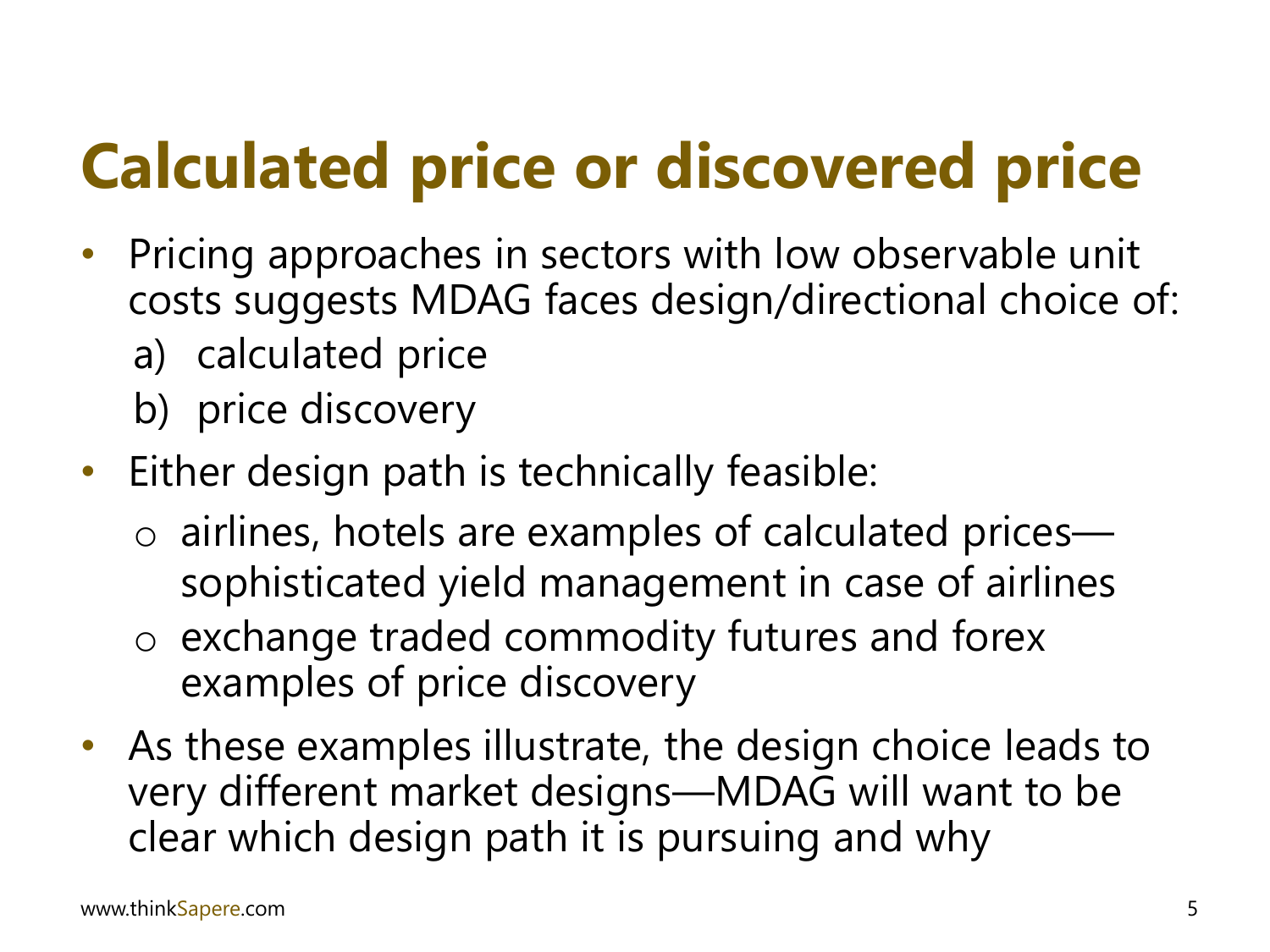### **Prices not linked to observable costs**

- Prices, in workably competitive markets where additional unit cost approaches zero, are not linked to observable costs
- This observation applies whether price is determined by calculation, or price discovery; e.g.,
	- o additional fuel burn because of weight of additional passenger immaterial to price of seat
	- o value of currency not linked to any commodity (since gold standard collapsed in 1930s)
- Efficient pricing delinks from observable cost because observable costs contain insufficient information for efficient pricing over time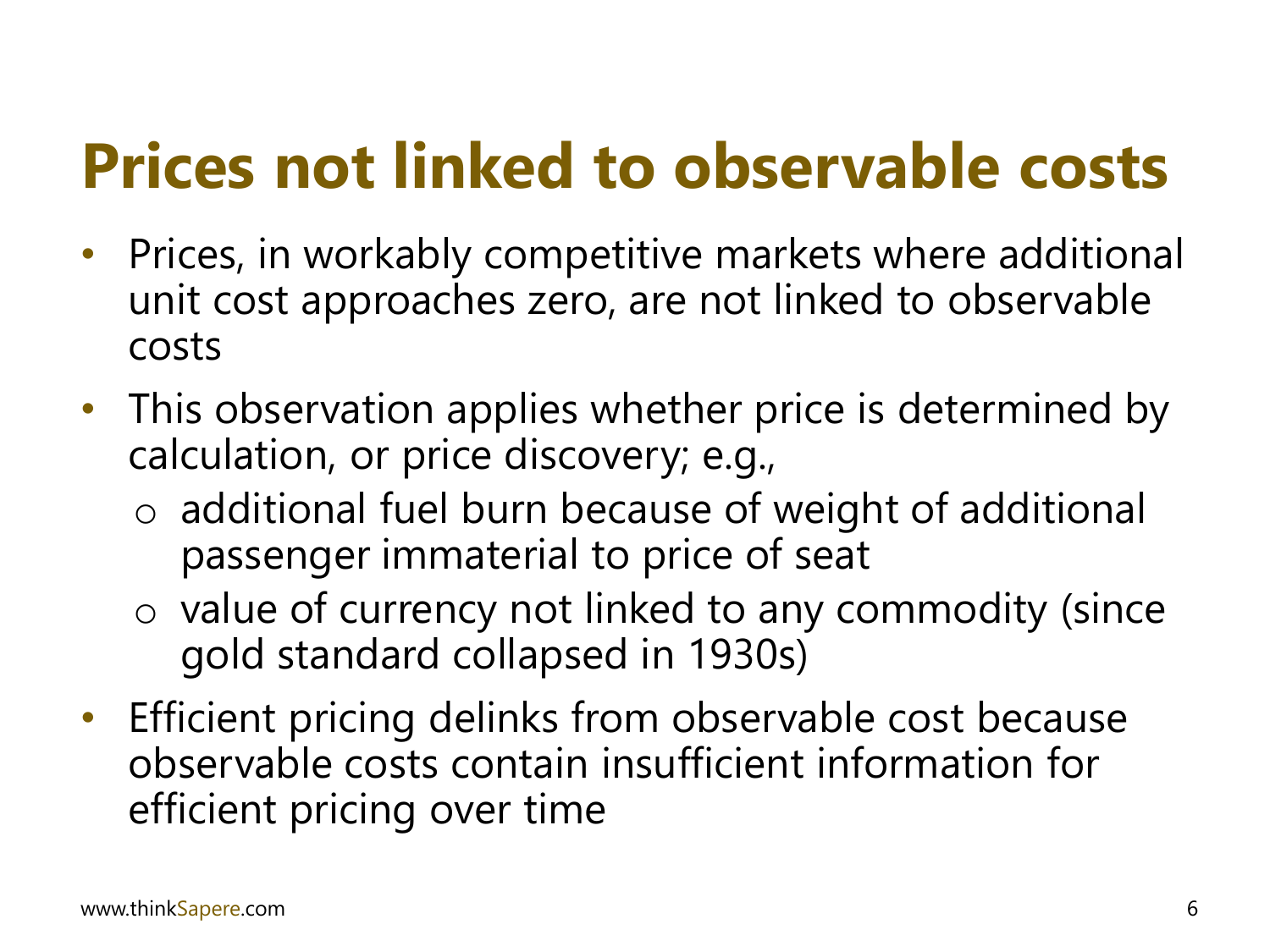### **Prices collate and convey large volume of information**

- Prices are primarily a means of collating and conveying information
- Prices aggregate dispersed information into a signal of value and scarcity:

*Prices solve the central problem of economics — how to secure the best use of resources known to and controlled by individual members of society for ends whose relative importance only these individuals know.*<sup>1</sup>

• The information needed to solve this central problem is not observable, nor knowable by any one entity; it must be discovered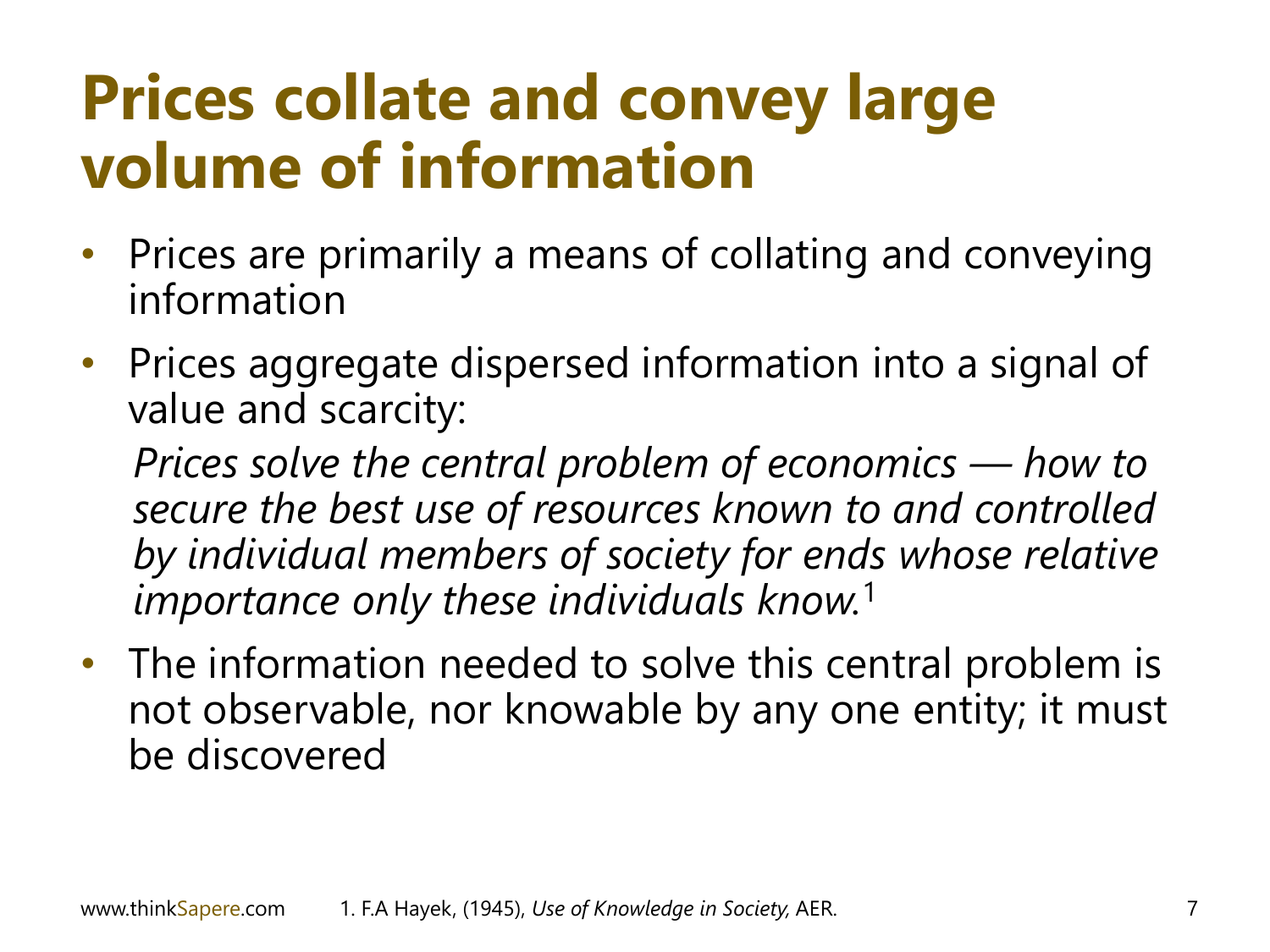### **Relevant information is opportunity costs**

- Information required for efficient pricing is opportunity cost ("economic costs") of both demand and supply
- Basic theme of economics is that resources are limited and, as a result, everyone has hard decisions to make –a decision to have more of something is simultaneously a decision to have less of something else
- Hence, opportunity cost of any decision is the foregone value of the next best alternative that is not chosen: "*opportunity cost is the anticipated value of 'that which might be' if choice were made differently*"
- An efficient price collates and conveys information on the opportunity cost of resources available to individuals for their preferred ends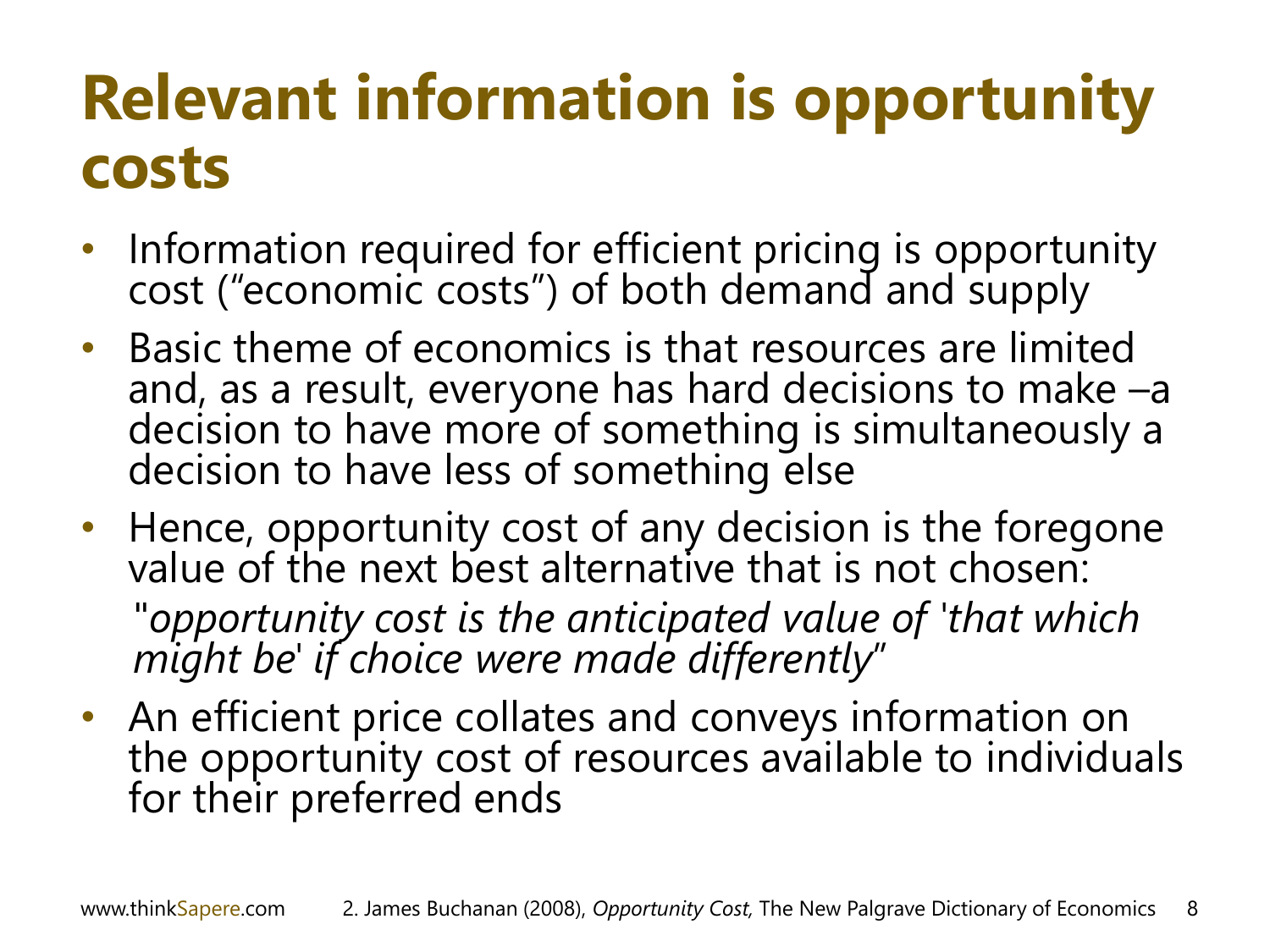### **Opportunity costs in constant state of flux**

- In workably competitive markets, opportunity costs are continually updated
- As new information (always incomplete) becomes available, expectations adjust, and individual values of next best alternative change
- Updated expectations in turn reflect how others are expected to respond, and their expectations change in response to others, and so on in a potentially infinite regress
- Continuous updating means efficient economic costs —e.g., return on investment, scarcity rents, allocation of fixed costs, premiums for risk, etc — are revealed in the process of price discovery: *economic costs and prices are jointly and simultaneously discovered/determined via the competitive process*<sup>3</sup>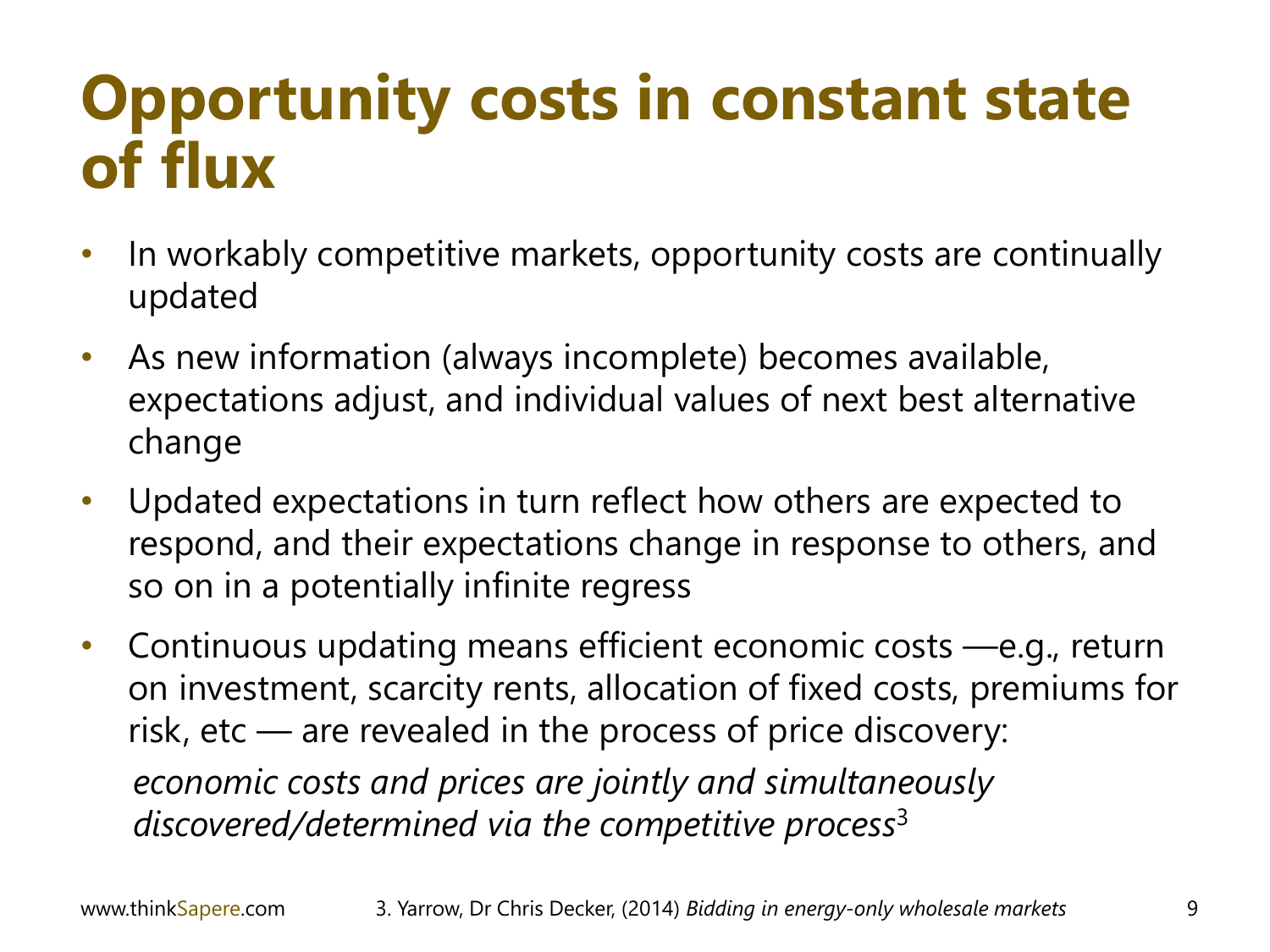# **Highly simplified example**

- A simple market, two suppliers:
	- o generator A with observable cost of \$5MW
	- o generator B with observable cost of \$80MW
- Suppose demand is uncertain
- Generator A could offer at a price close to \$80MW, and expect to be dispatched
- If generator B expects demand to be high, or output from generator A to be low, it might offer above \$80MW (as might generator A); the higher price would be necessary, in this scenario, to balance demand to supply
- Hence, efficient price may lie within a range from \$5MW to above \$80MW, with demand conditions picking out the efficient price—that efficient price needs to be discovered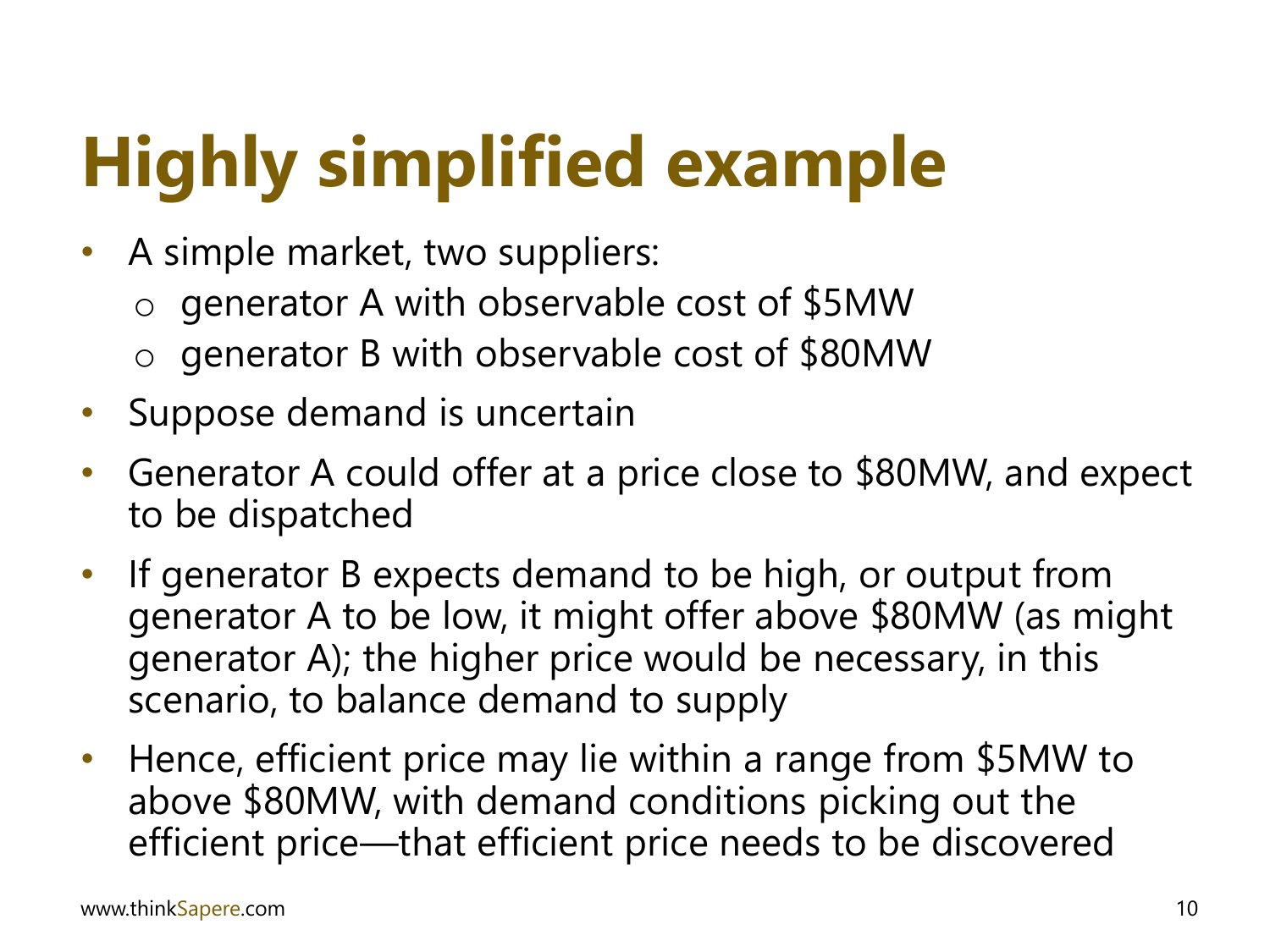# **Path toward(?) price discovery**

Political pressure – short-term conflicts with long-term objectives:<sup>4</sup>

- large fixed assets (govt opportunism)
- pricing in the public sphere
- need for certainty with security of supply, explain price changes
- DER
- Internet of things
- Information technology
- Consumer awareness/ climate change

| Cost based<br>offers:<br>England &<br><b>Wales</b> | NZEM: priced<br>based offers,<br>co-optimising<br>energy &<br>reserves: 1996 | Market<br>improvements:<br>futures, FTRs,<br>etc | <b>Discovered</b><br>prices reflecting<br>opportunity<br>cost of demand<br>and supply |
|----------------------------------------------------|------------------------------------------------------------------------------|--------------------------------------------------|---------------------------------------------------------------------------------------|
|                                                    |                                                                              |                                                  |                                                                                       |

www.thinkSapere.com 11 4. Pablo Spiller, (2010), *A tribute to Oliver Williamson: Regulation: A transaction cost perspective*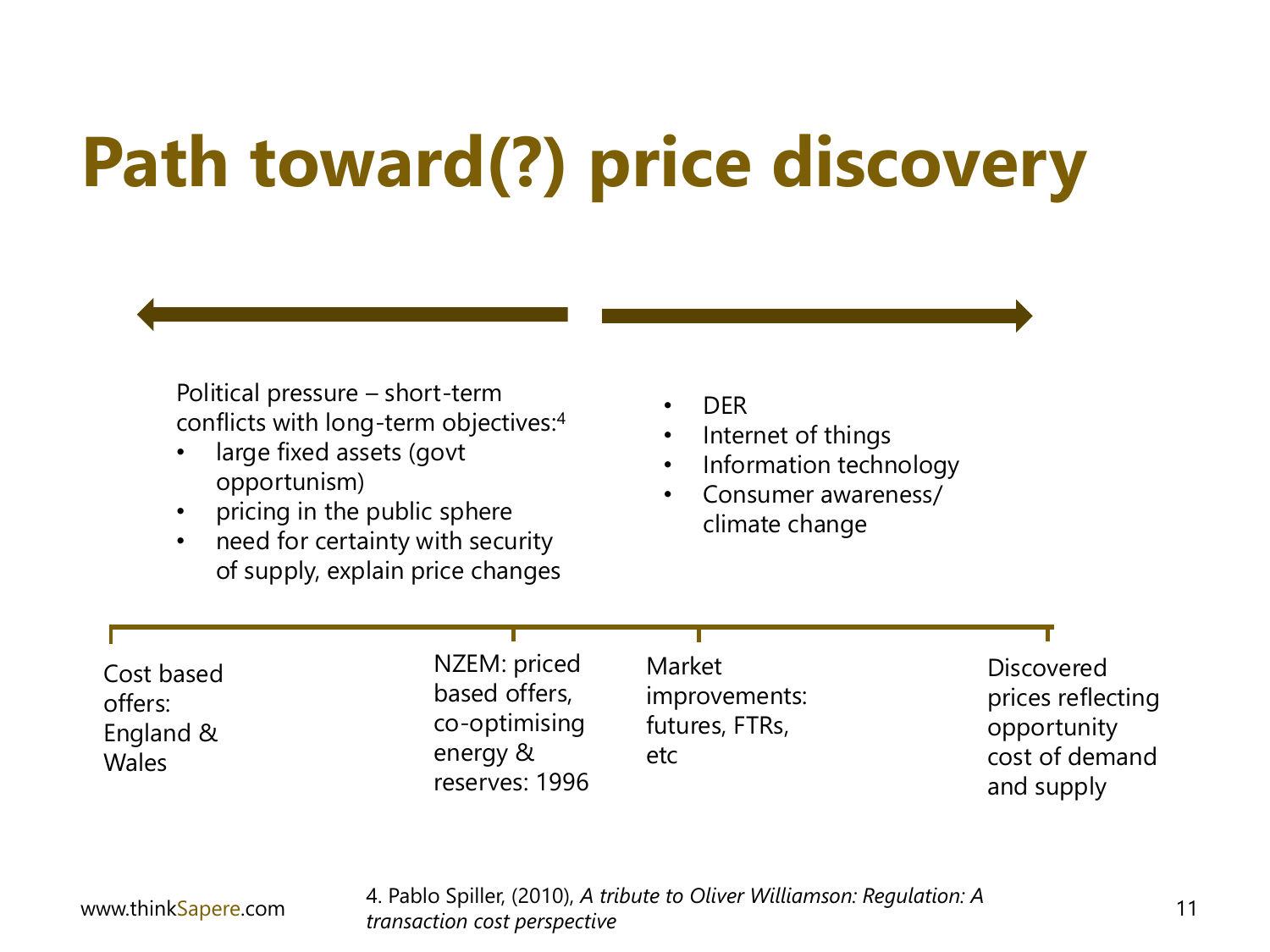### **Some principles for price discovery**

- Think carefully about market definition in competition sense—field of exchange (or potential exchange) in which services are substitutable:
	- energy, ancillary, derivatives, are elements of one product market (not separate markets)
	- market operates continuously through time (except in defined circumstances), not temporally limited
	- national market (with nodal prices showing location difference from national price), not collection of regional markets
- History shows that detail rules necessary for markets to approach competitive ideal<sup>5</sup>—look to lessons from exchange traded markets; well over 100 years of evolution to learn from
- Prioritise lowering barriers to entry (in Bain sense)—removing any cost not necessary for an entity to participate in the market
- Maximise opportunity to revise offers/bids—improve information content of prices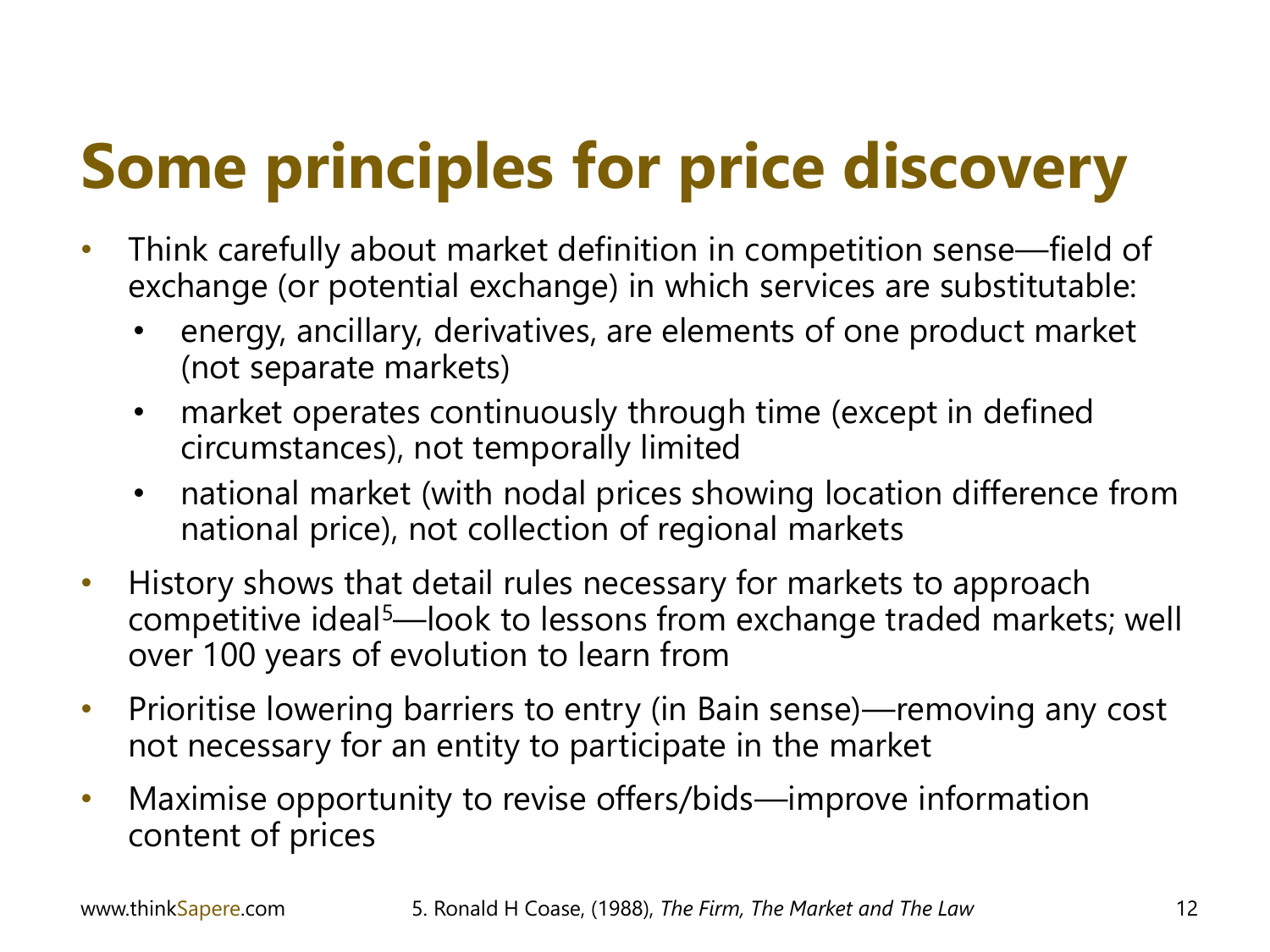# **Part 2 The purpose of the market**

- 1. The purpose of the market
- 2. The original design of the market and
- 3. Approach to reviewing market design with a 100% renewable electricity market and a number of other considerations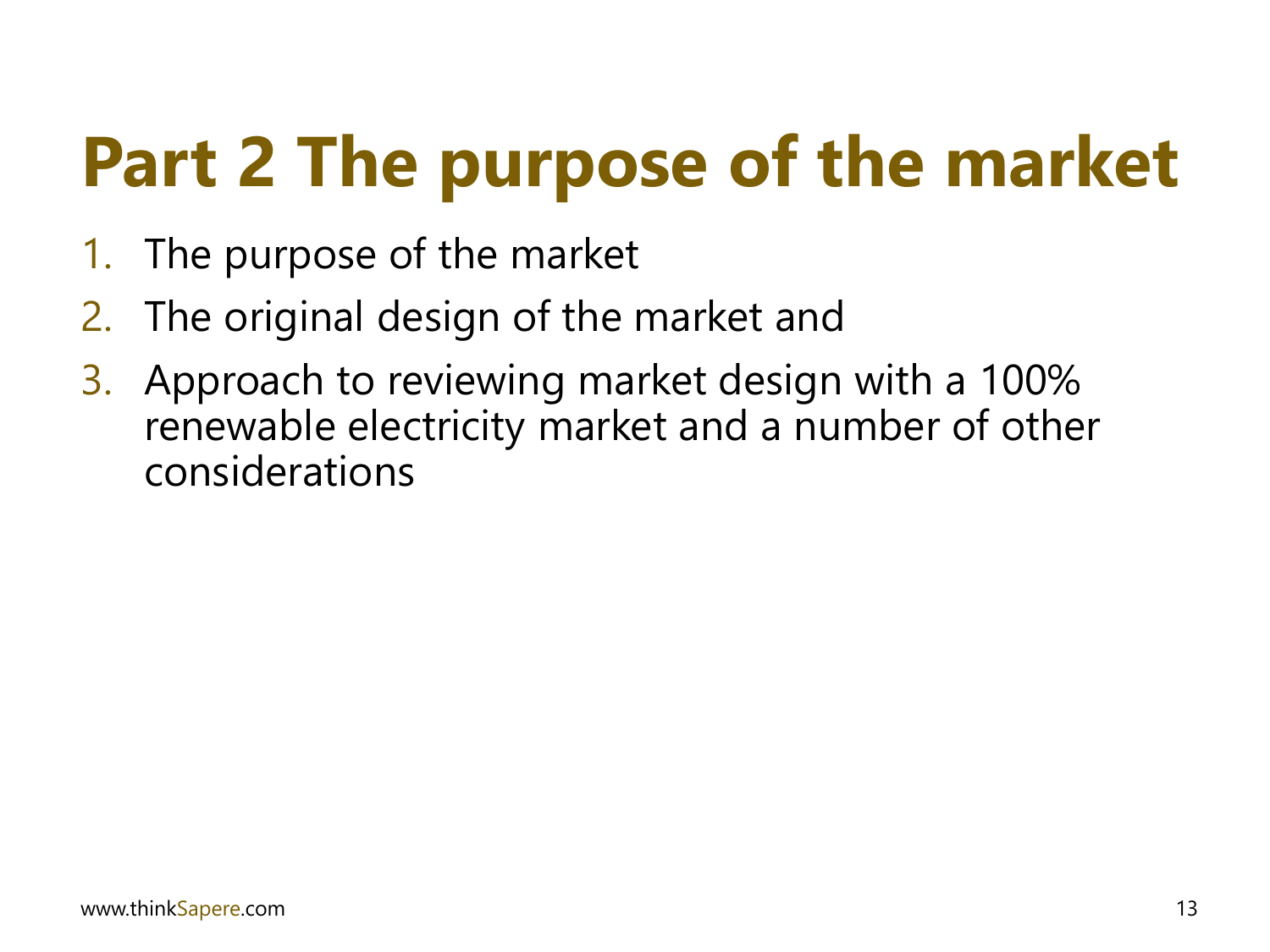### **The market delivers public policy objectives including investment**

One way to assess outcomes from the electricity sector is to analyse those outcomes against the following five public policy objectives—objectives that are enduring for policy makers across countries and time:

- security of supply in the sense of supply meeting demand continuously without involuntary cutting of supply, or a heightened threat of cuts to supply
- efficient operation of the wholesale and retail sectors, with competition a primary tool for achieving efficiency
- efficient use of, and investment in, long-life assets (including transmission and distribution), guided by economic regulation
- meeting community or social minimums, including universal access to electricity and support for those who can't pay
- integrating environmental objectives while mitigating the impact on the industry of achieving these objectives, with a current focus on climate change.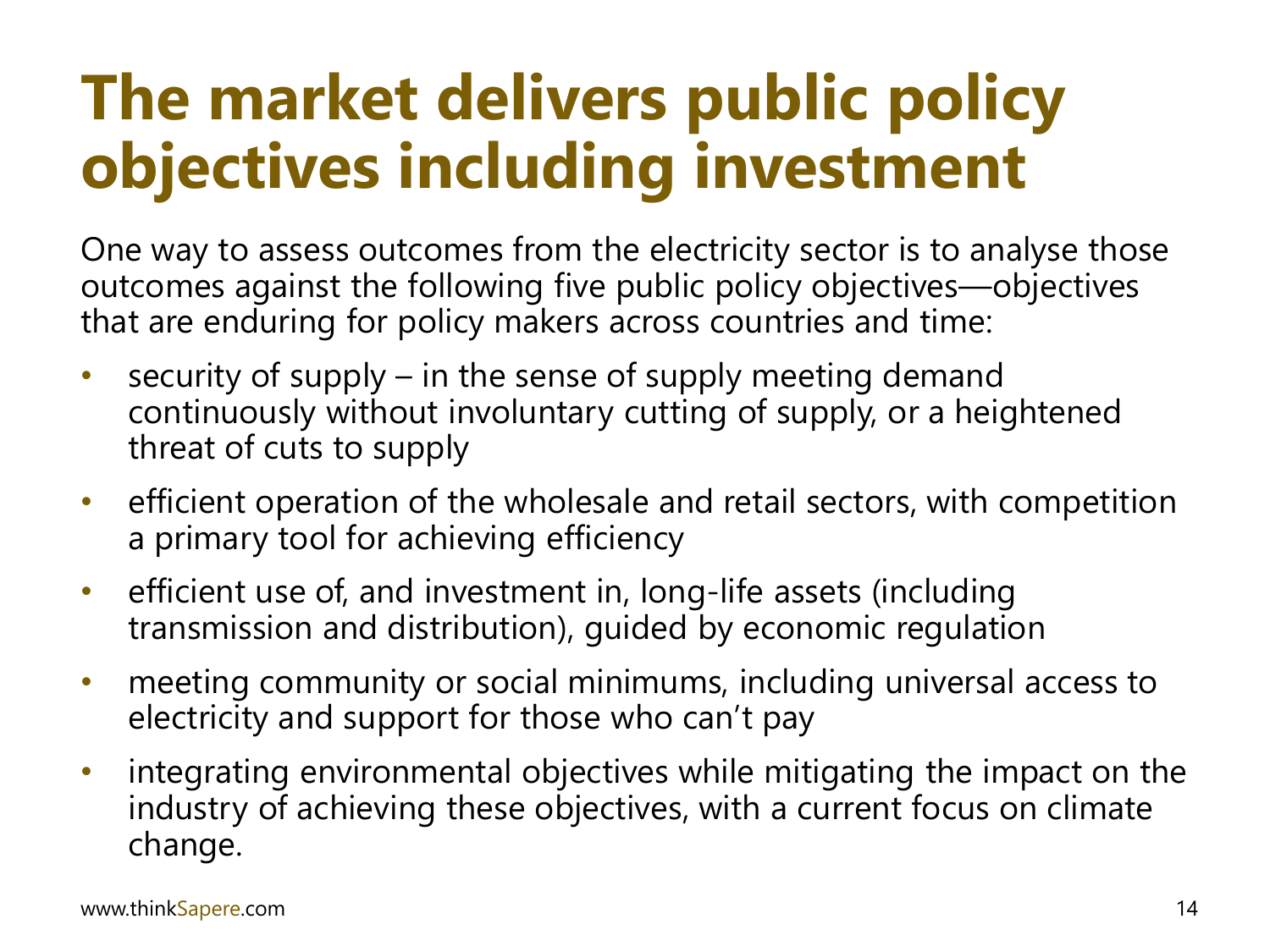### **Market design has to provide revenue adequacy**

- At its conception the wholesale market made no preference for the fuel type of the generation providing base load, mid merit, peaking or dry year risk. (But weak on wind and DR)
- Spot price formation reflected all of the different types of generation, financial contracting does too.
- The 100% renewable policy will have a significant impact. The option of thermal generation is removed so contributions to price formation can only come from renewables or DER.
- Renewables tend to have high capital, low operating cost, and intermittent with a much lower storage factor.
- The question for market design is whether the outcomes will still attract sufficient investment for all of the jobs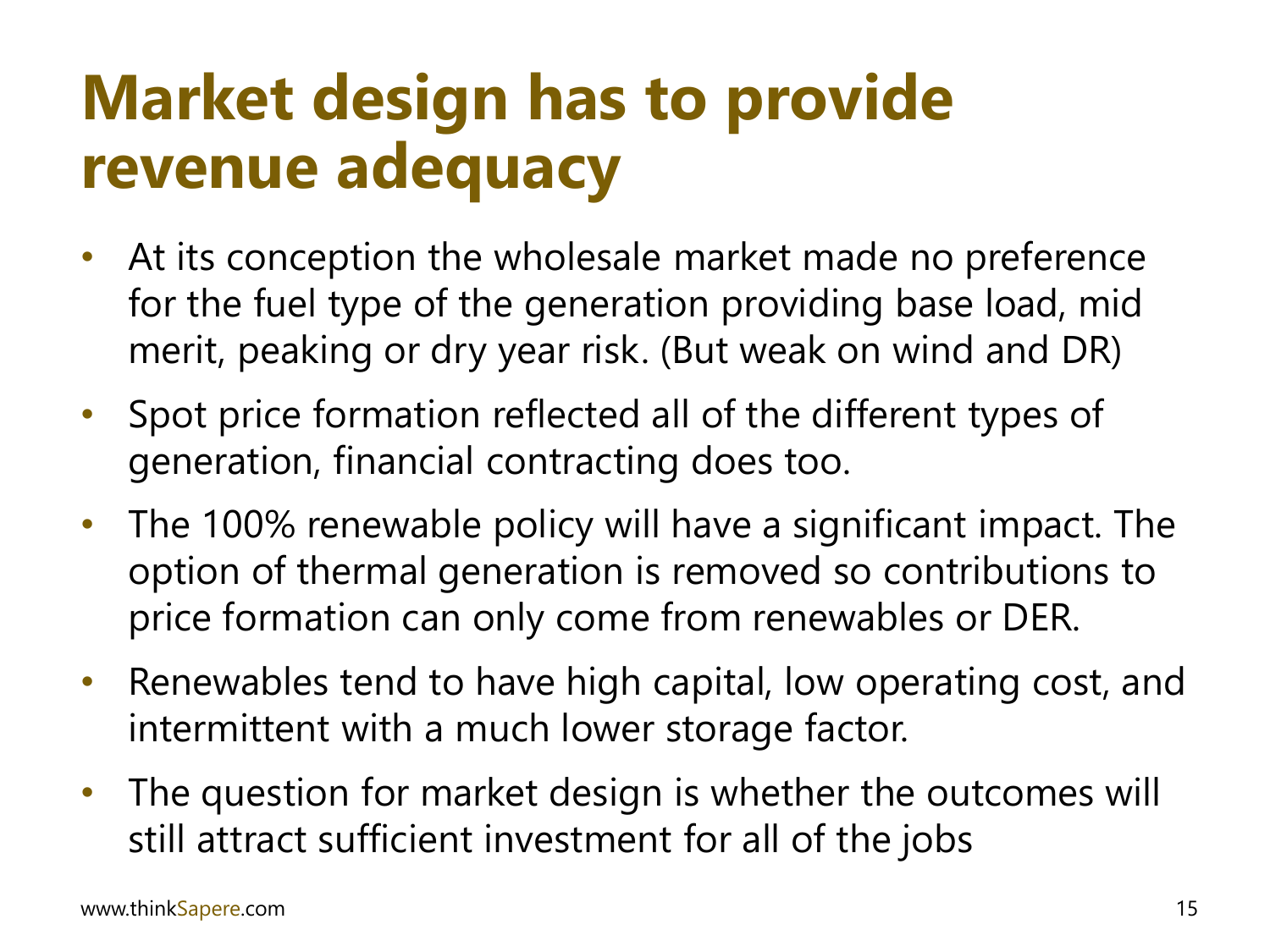### **Investment in new renewables must serve several jobs**

#### **Investment in renewables has to:**

- replace thermal *and*
- support electrification *and*
- cover dry year risk *and*
- provide instantaneous security 24/7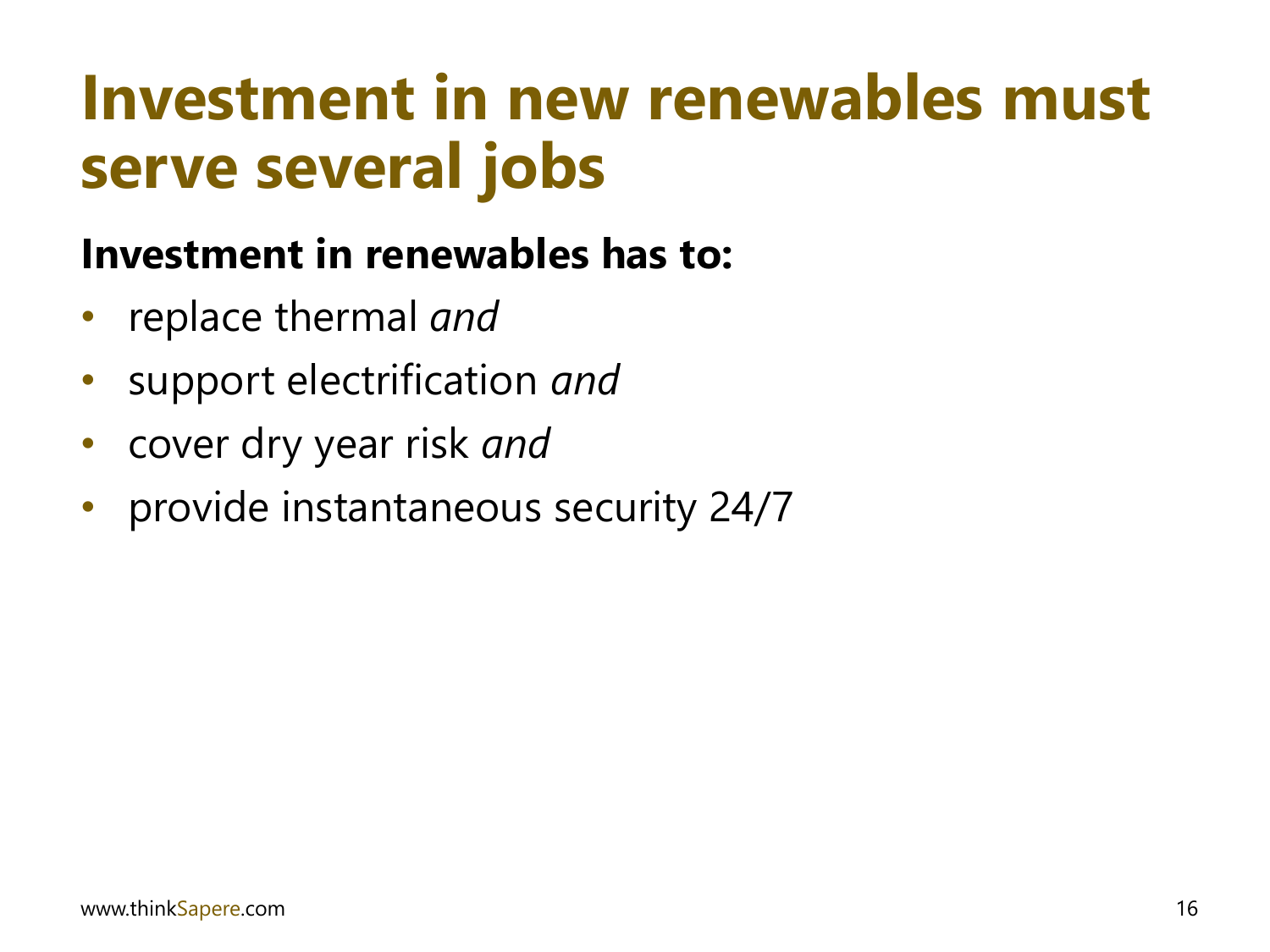# **Additional capacity required**

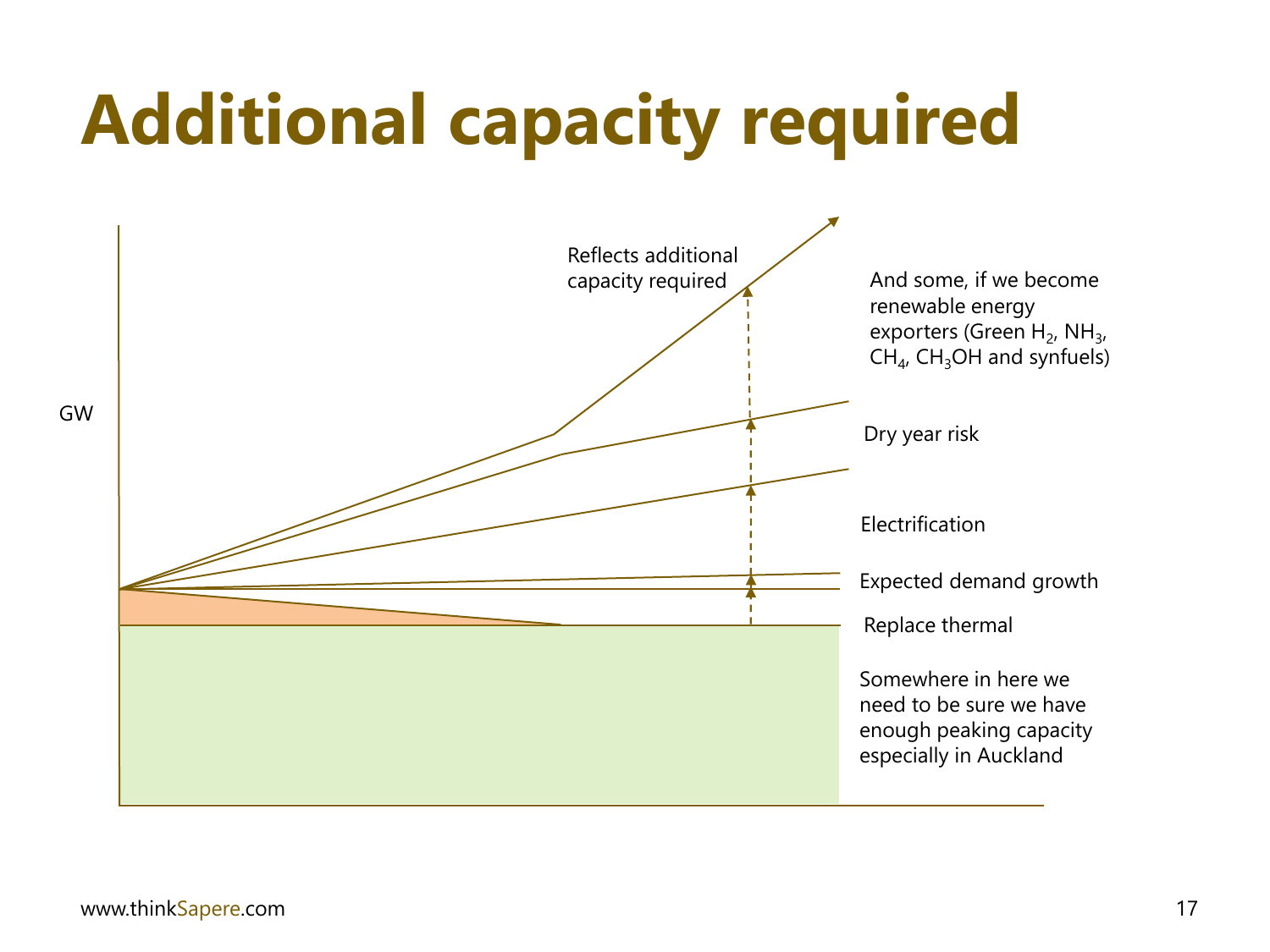### **From our Productivity Commission work – the questions we left with**

The regulatory challenges are to assess:

- whether the evolution of exchange traded and over the counter (OTC) financial instruments will be sufficient to deliver resource adequacy and the necessary investment in renewable solutions in a very low emissions sector
- whether a mechanism accompanying the energy only market will be required as the sector moves to very low emissions supply side.

(This last point is too narrow as we conclude today.)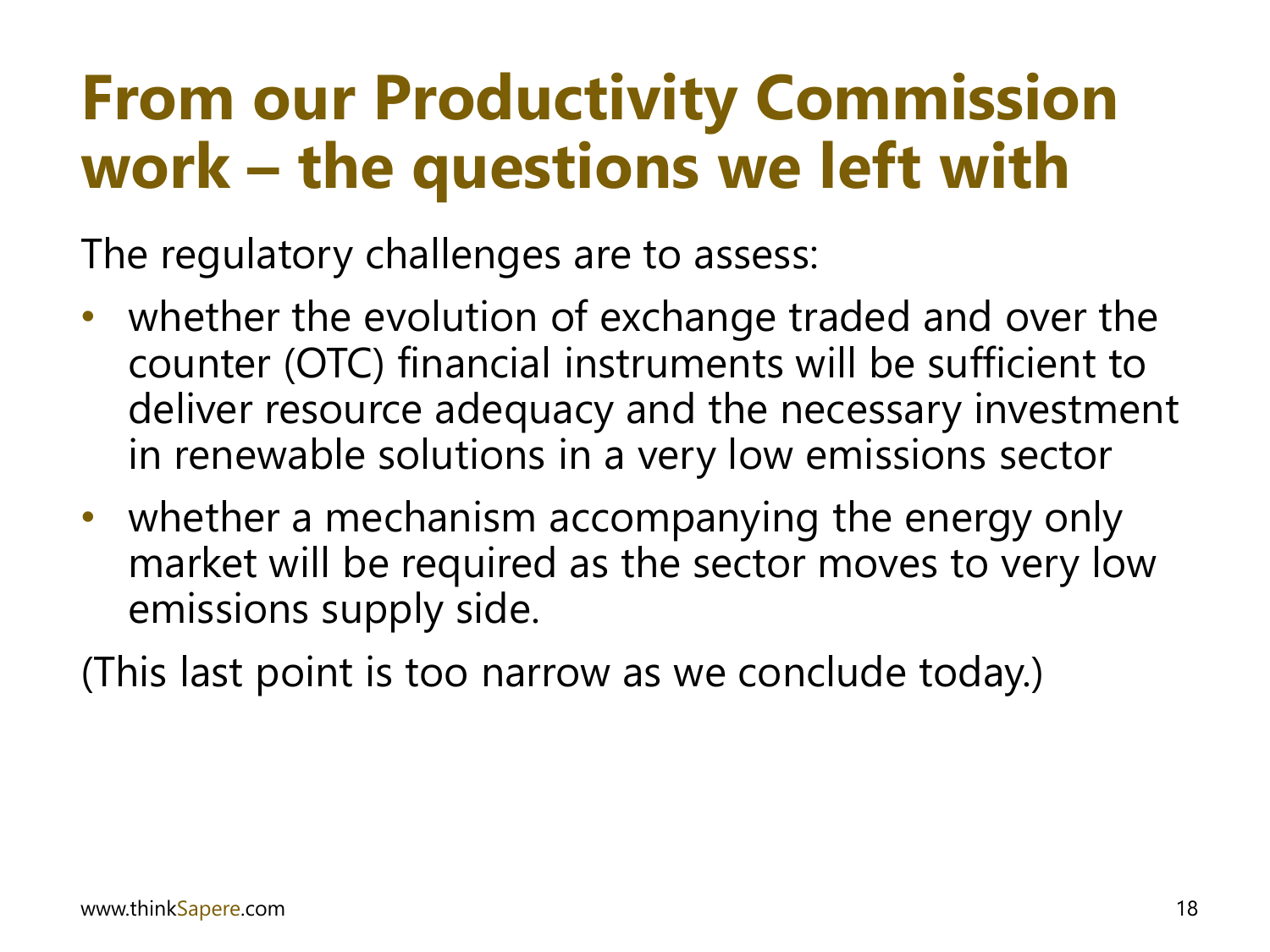### **NZ Battery**

In the 2030 factual of 100 per cent renewable, two things are different from today:

- There is a significant amount of generation, such as geothermal and wind, that has no opportunity or variable costs above its costs of operations and maintenance, which are low.
- To clear any volume, hydroelectric operators will have to factor in these low opportunity costs. Prices will factor in risk and scarcity

Why wouldn't the current electricity market deliver 100 per cent renewable by 2030, and security of supply with equity, transaction efficiency and investment adequacy?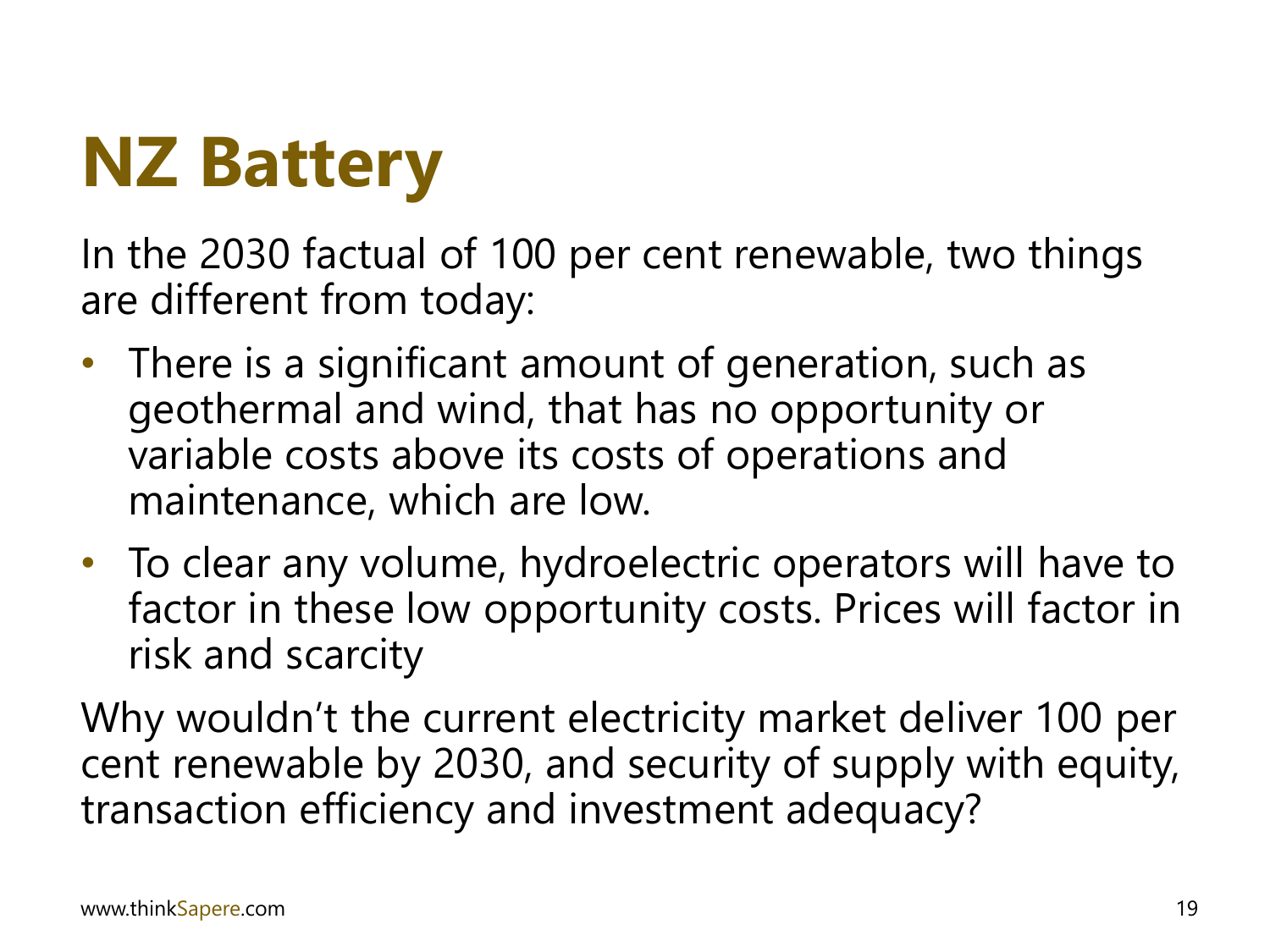# **New Zealand Electricity Market**

- Comprehensive studies (WEMS and WEMDG) were done to study electricity market design  $-$  tended to be a cost based approach
- EMCo and industry experts explored and demonstrated feasibility and desirability of price based approach
- Wholesale market algorithm developed with the rulebook (expert modelling team within Transpower)
- Guided by international and local research and experts (Schweppe, Joskow, more directly by Hogan, University of Canterbury - Read)
- Professional advice on contract form, governance, competition, process, etc.
- Rules developed by separate industry committees
- Always under the governance of an industry group (Rules Committee of NZEM)
- Algorithm has stood the test of time as have many of the original rules – blueprint for other markets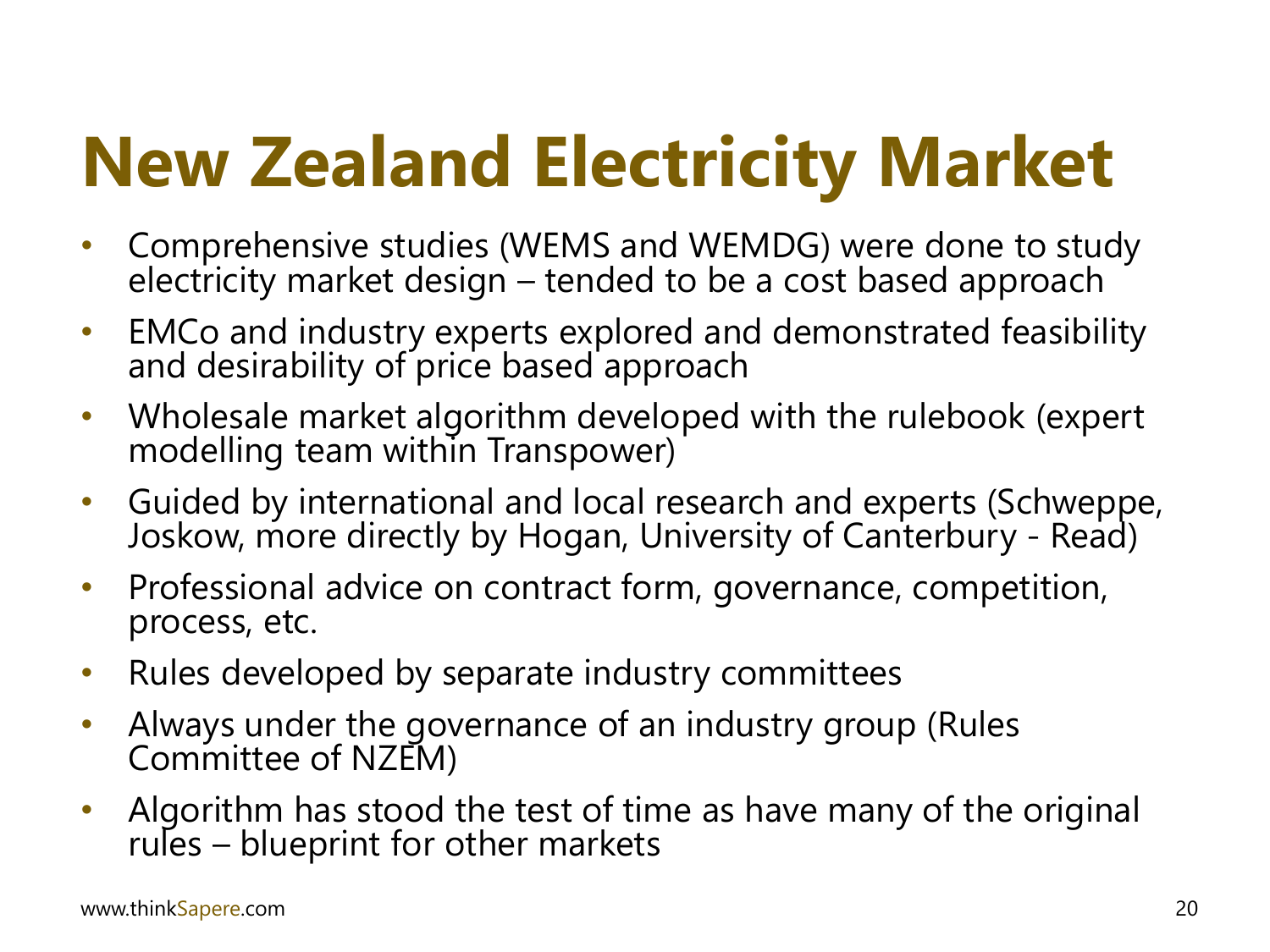# **Only short run capacity adequacy**

- Capacity markets were considered in 1996, but it was considered likely to put investment risk on to consumers. This has happened internationally – capacity markets can fail badly
- New Zealand had plenty of peaking hydro capacity, opportunity costs of hydro would reflect value of peak capacity
- Our market dispatch does include capacity markets. IR ensures sufficient capacity is dispatched to ensure n-1 in the short run
- Other markets look at capacity adequacy on a longer term basis
- Philippines adds fast response (frequency keeping), slower response (IR), and standby reserve (plant that isn't running but can be fast started)
- Some American markets include an Operating Reserve Demand Curve (which adds a scaled price adder as the market capacity reserve is consumed)
- In fact, our scarcity pricing regime is similar in concept by administering a floor price in periods of scarcity and capping that price at VOLL, soon to be operationalised in RTP
- Is there now a basis for including longer term capacity adequacy (or seasonal firm energy adequacy) in our dispatch function either directly or indirectly, i.e. is there a product here to consider within the market design?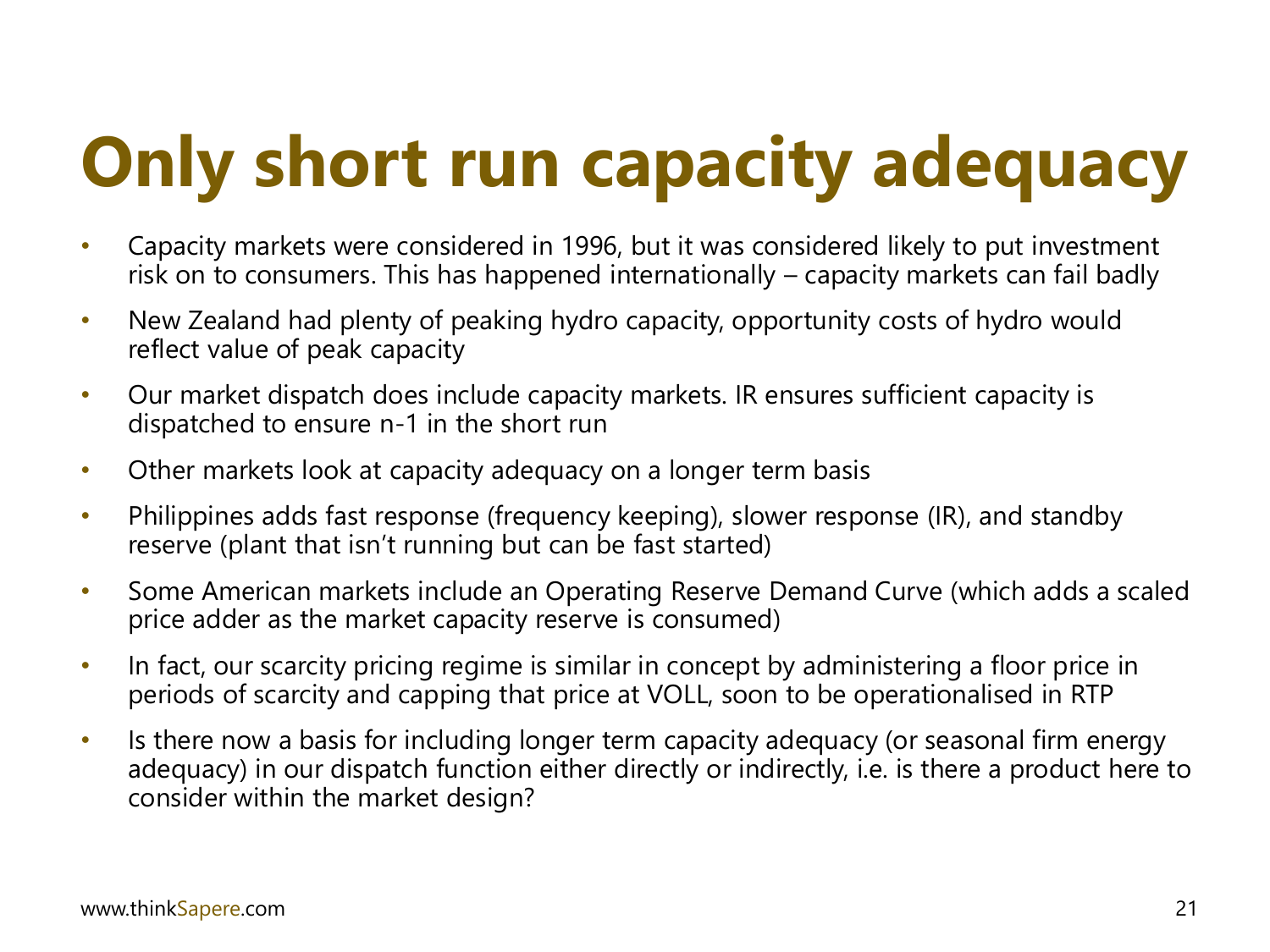### **Electricity wholesale markets imperfect but workable**

- Schweppe demonstrated a theoretical basis for offer based electricity markets
- New Zealand led the way in making this happen in practice, but there are challenges (from Paul Joskow)
	- o Electricity cannot be economically stored and must be produced and consumed at almost exactly the same time
	- o Physical laws govern network operation
	- $\circ$  Short run demand elasticity is very low
	- $\circ$  The network suffers occasional congestion
	- o Loop flows introduce additional complex interactions between generators and demand
	- $\circ$  Demand fluctuates greatly over the day, over the week and over the year. There is a significant inventory of system capacity needed just to meet occasional peak demand.
	- $\circ$  These combinations of factors mean that the electricity supply-demand balance must be explicitly managed at every point on the system to meet all the constraints
	- $\circ$  The market relies critically on how the transmission network is operated, priced and how scarce capacity is allocated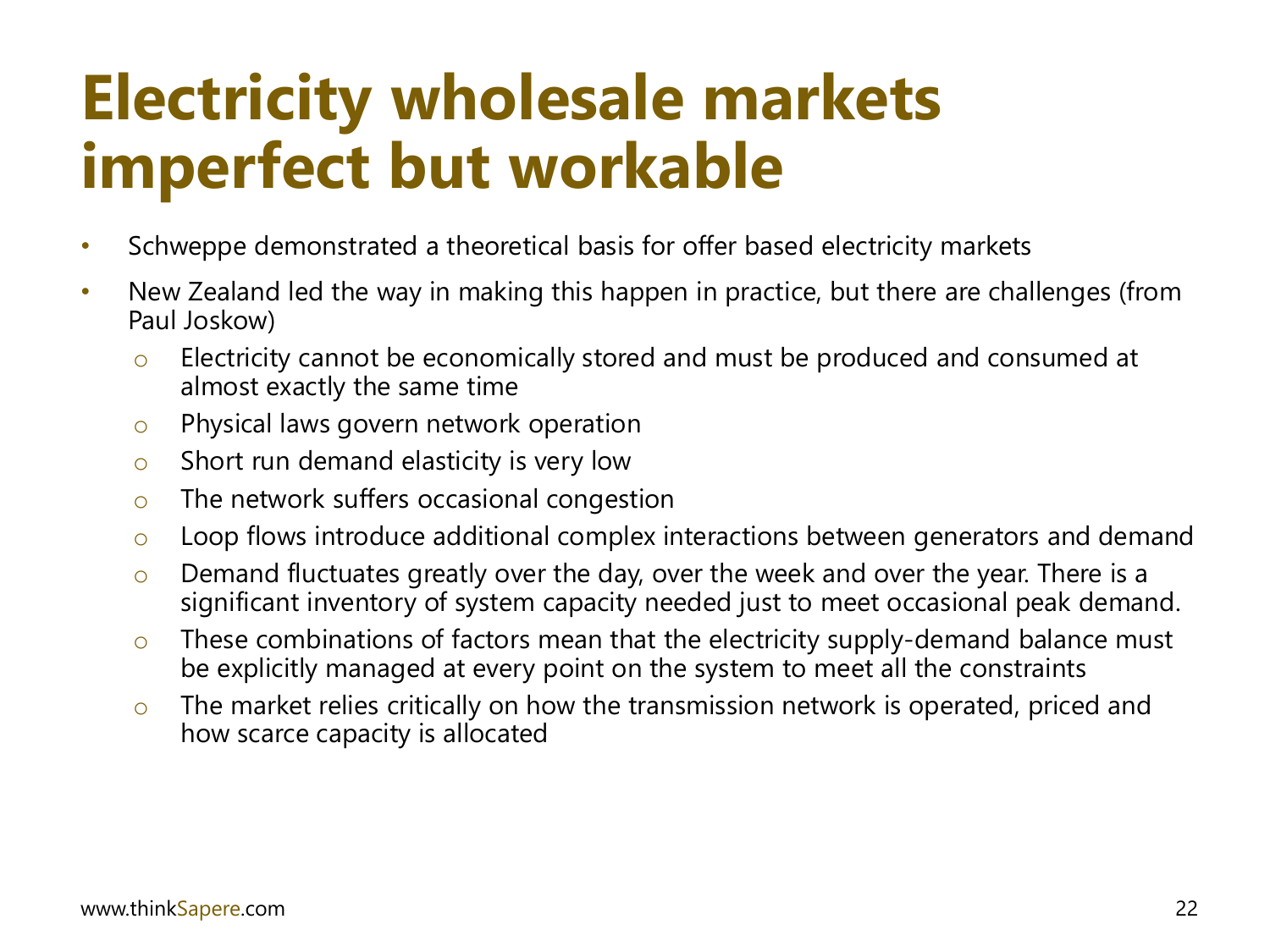# **Heed Joskow's warning**

While there are many competitive industries that have one or perhaps two of these attributes, it is hard to think of any commodity market that has all of them

Ignoring these unusual attributes of electricity, and ignoring how and why historical governance arrangements evolved for dealing with them (Joskow, 1997, 2002), is a very bad mistake.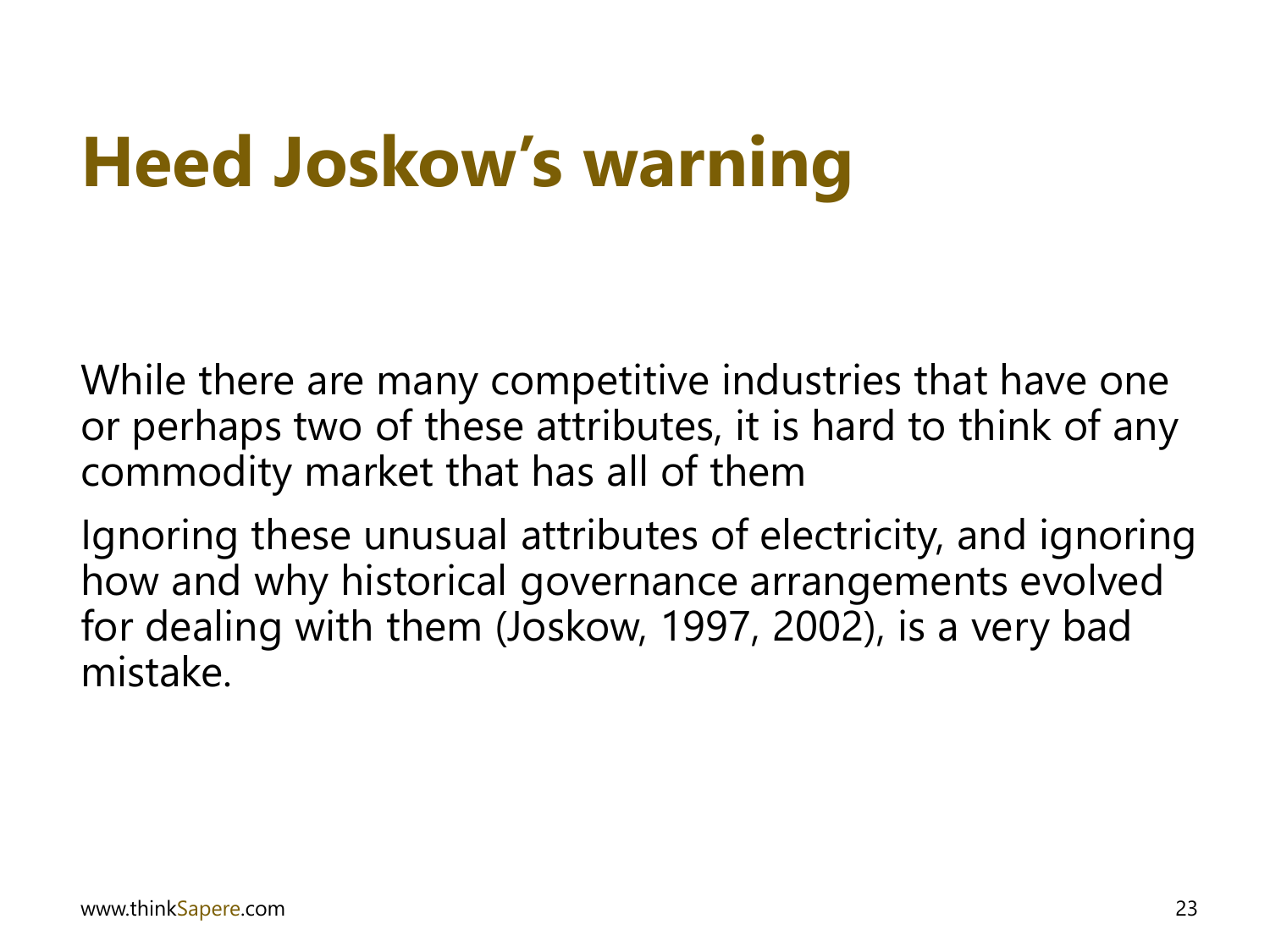### **Contracts market was never comprehensively designed**

- NZEM assumed the robust underlying assets (NZEM nodal prices) would lead to liquid derivatives
- They didn't
- Industry intervention to produce forward curve (EnergyHedge)
- Government intervention to change contract structure Tekapo transfer, Virtual Asset Swaps, expectation of open interest in contracts, or else
- Industry intervention (under threat from s42 of Electricity Industry Act 2010) to set up liquid futures (market making)
- Regulatory intervention re-addressing market making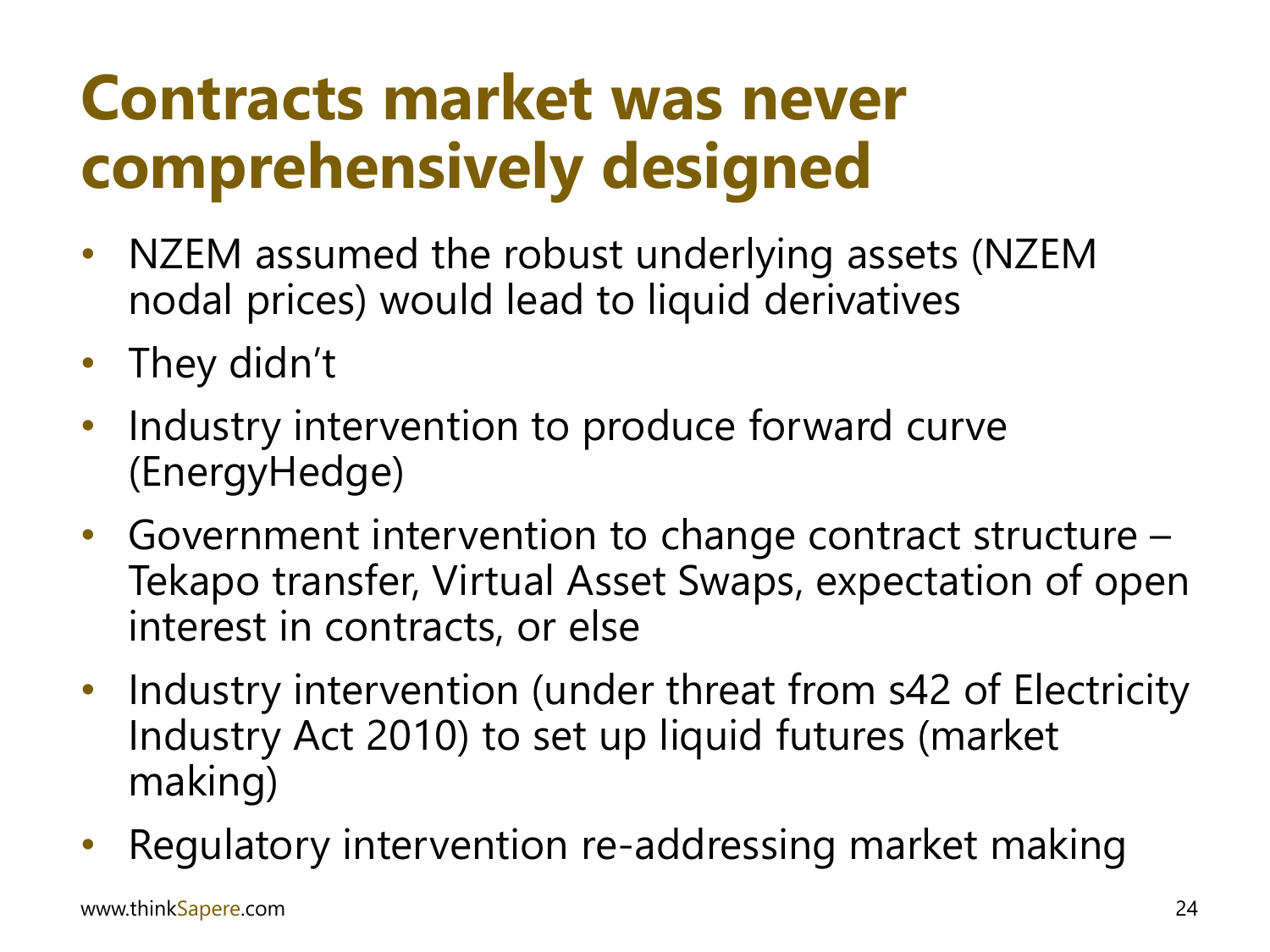#### **Electricity contract markets and spot market need to work as one**

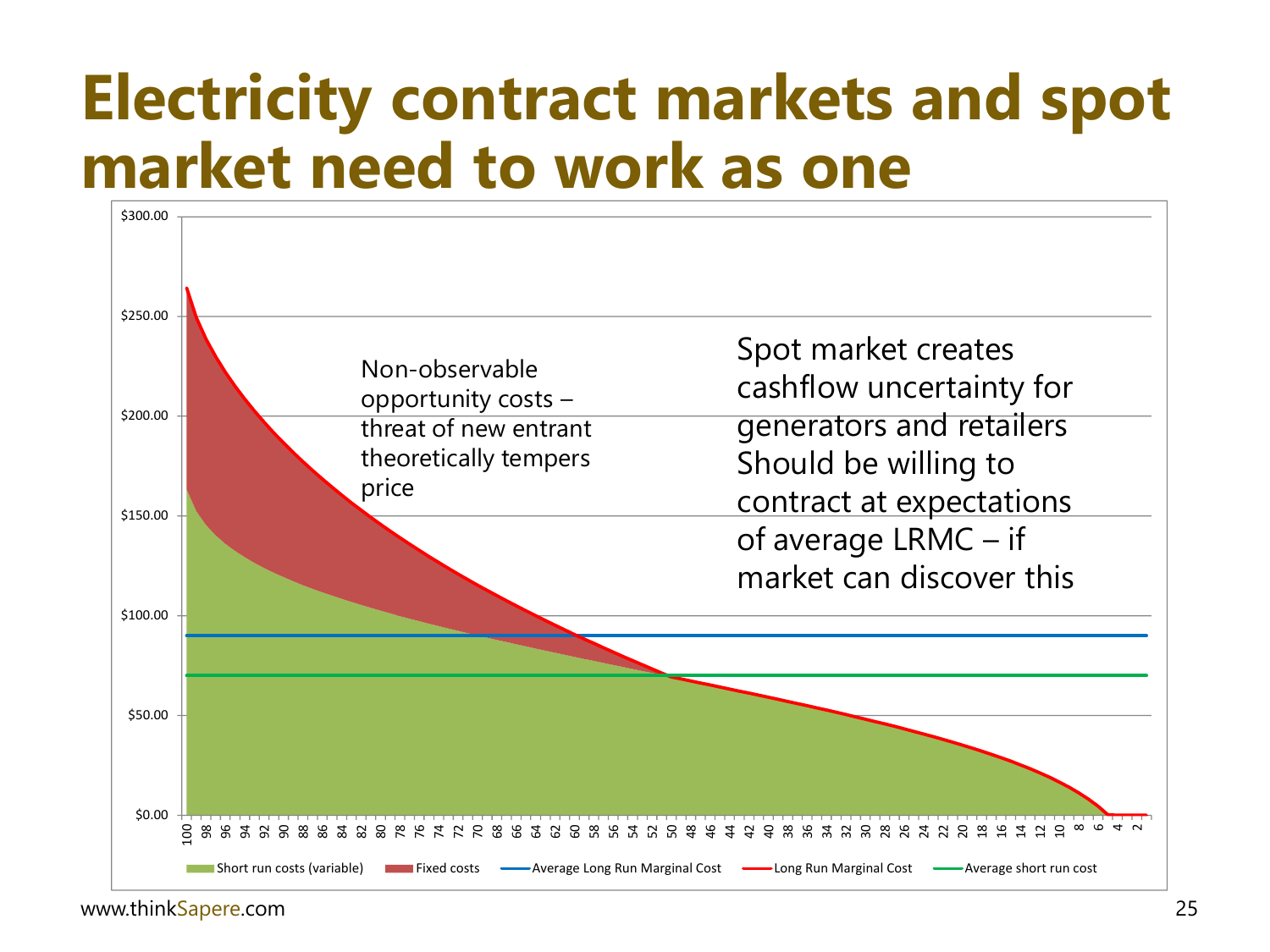#### **Contracts change spot market outcomes**

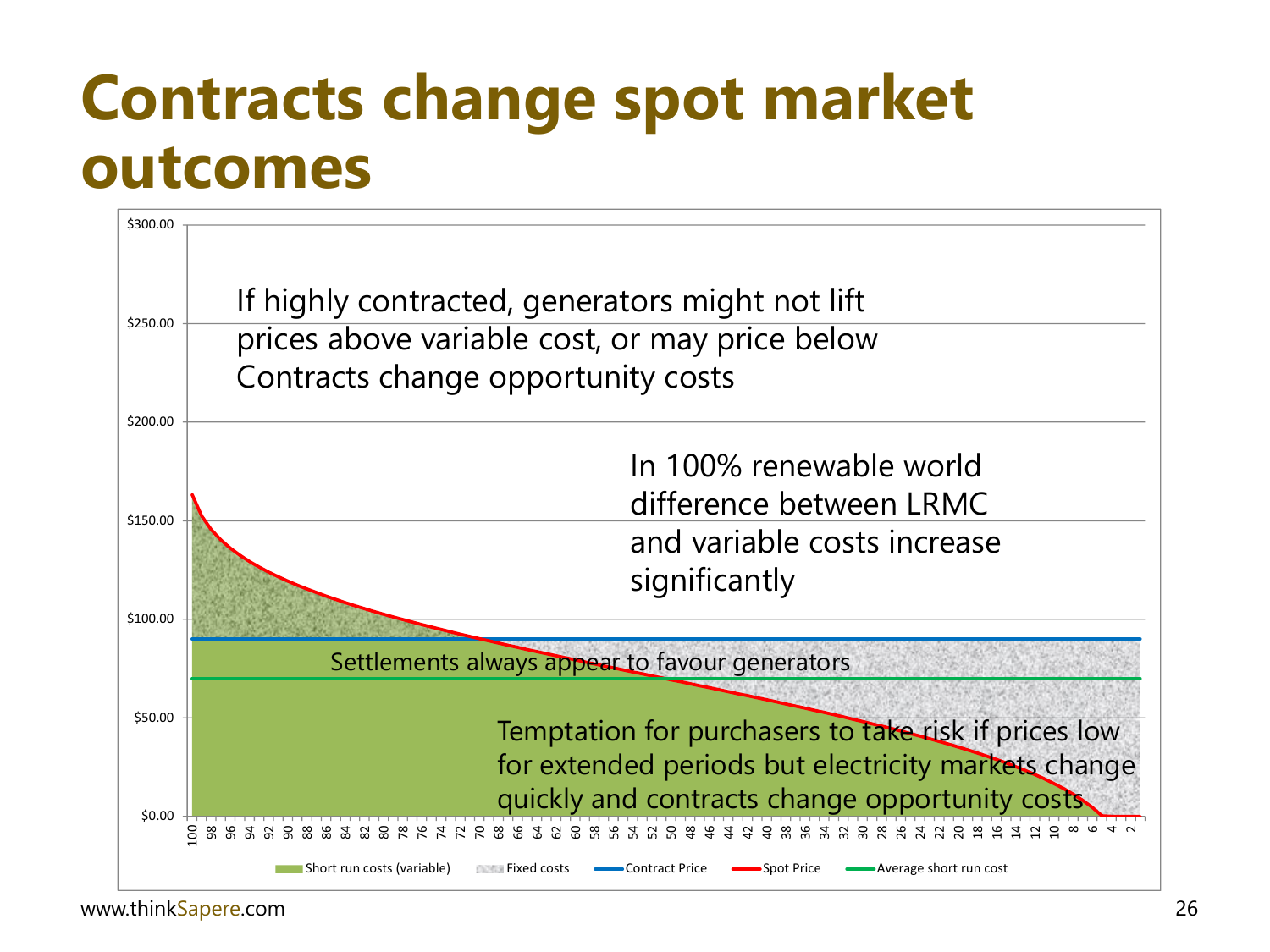### **Contracts market has difficulties too**

- Can't put electricity in a warehouse to arbitrage over time and geography (particularly in New Zealand), which is a mechanism for commodity traders to trade away market inefficiencies
- Market is difficult to predict, it is complicated, e.g.
	- Few predicted extended gas supply concerns
	- Always get demand changes wrong
	- What is the LRMC with current market uncertainties?
- General imbalance between trading resources of generator vs purchasers size, experience, engineering, information, capital
- Difficult for small retailers, and politicians, to understand price formation, which reduces trust in market
- Economies of scale e.g. if small purchaser doesn't contract with Genesis it still has to maintain 250MW machine
- Tragedy of commons e.g. if no-one contracts with Genesis it removes 250MW machine – or does it (political pressure)?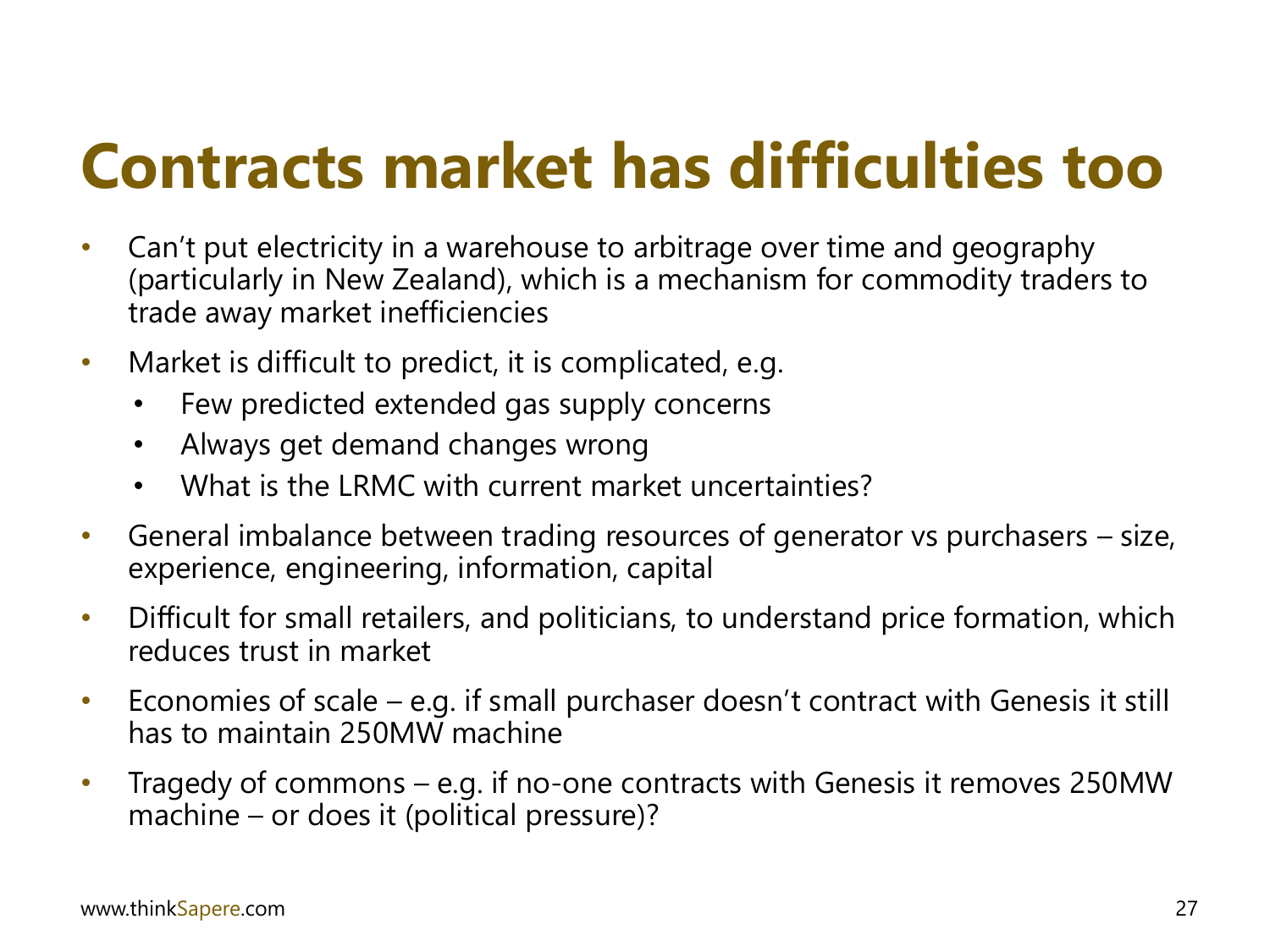## **Contracts markets thoughts**

- Availability of information, information asymmetry, and significant differences in the trading resources of MPs will probably always be an issue in the New Zealand electricity market
- The larger the risk premium the stronger the incentives to 'avoid' them, or game them, especially if there are question marks about market efficiency
- Politics always looms large in electricity
- The industry changes and the pending changes will be significant.
- The question whether change to the market is required and justified should be regularly asked as the industry evolves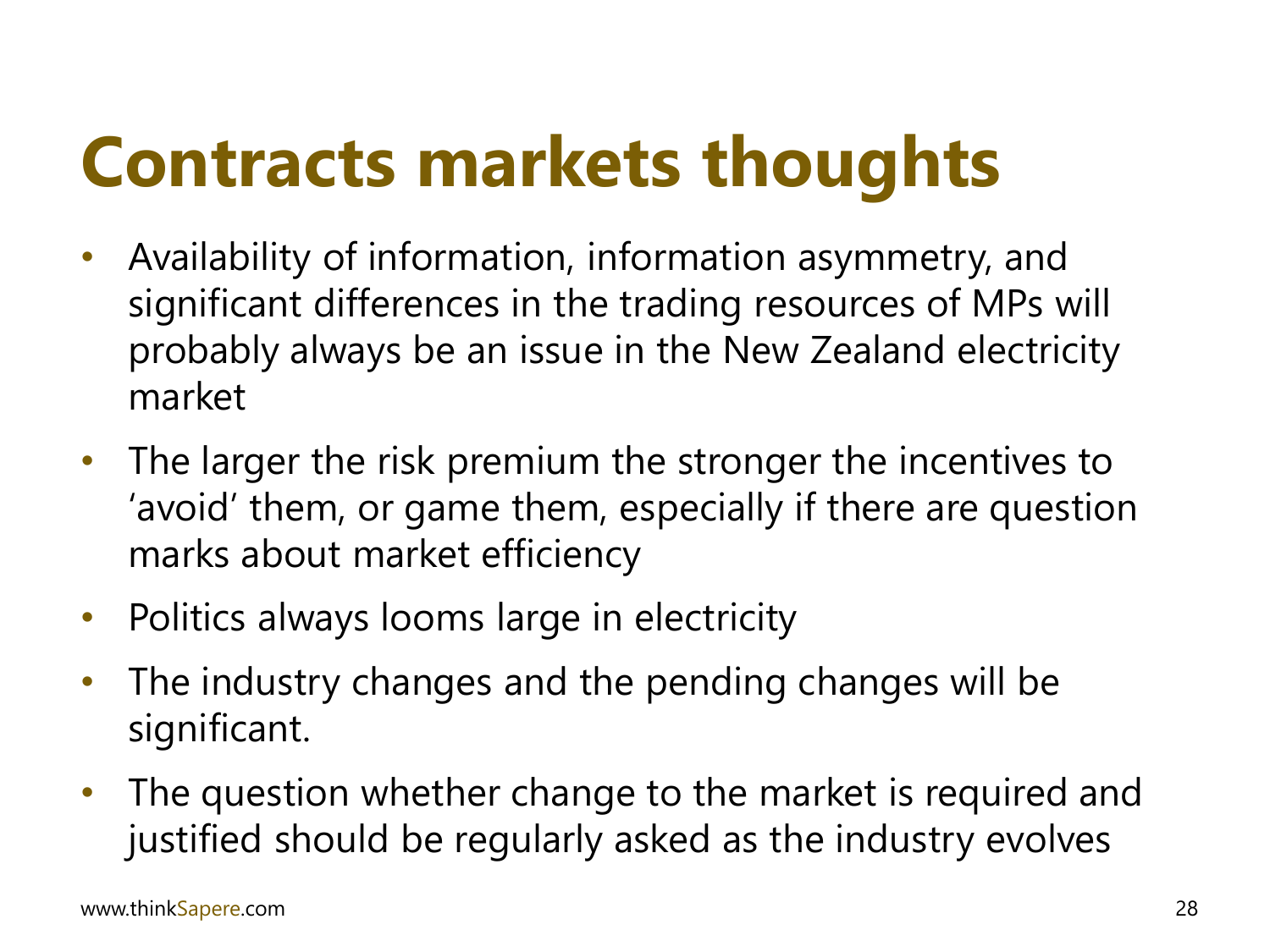### **Other market changes**

- Our price formation algorithm still state of the art for LMP markets based on a Direct Current, constant voltage, power flow optimisation
- But new technologies are available, ACOPF, AI, machine learning
- More and more rules affecting market inputs and for new technology (e.g. trading conduct, intermittent generation), does this indicate an increasing deficiency in the current model?
- Case for integrated wholesale and contract market design? They both need to work well and together
- New derivative products?, e.g. useful contracts for intermittent renewables
- More co-optimised inputs? frequency keeping, IR (short run capacity adequacy), voltage, intermittency, long run capacity and energy adequacy, transmission capacity (FTRs), distribution capacity, DER?
- Can long-run prices be made more observable, more competitive, more trustworthy, more globally accessible, less avoidable? With less input rules?
- Is this a marginal improvement, or a fundamental rethink?